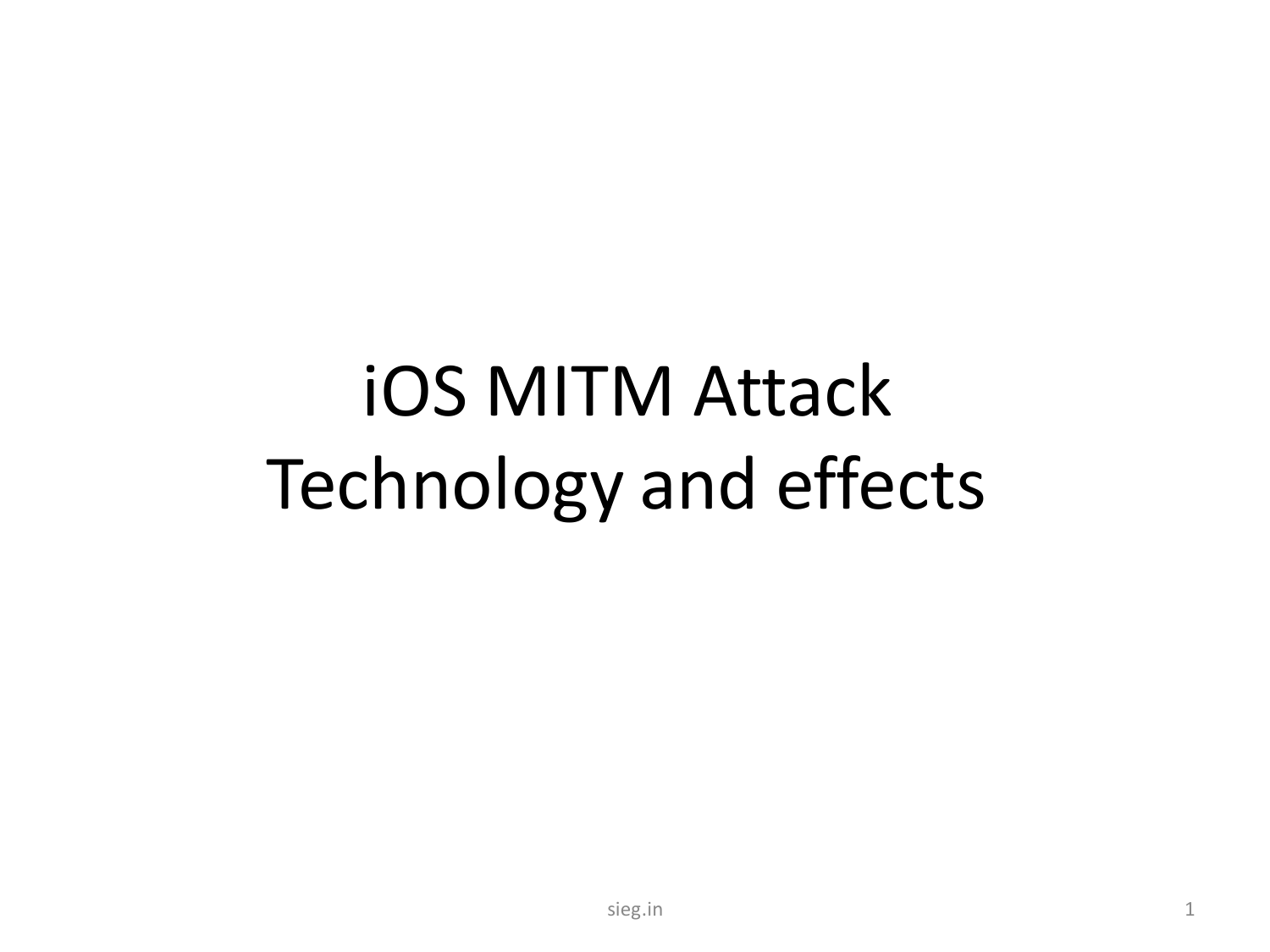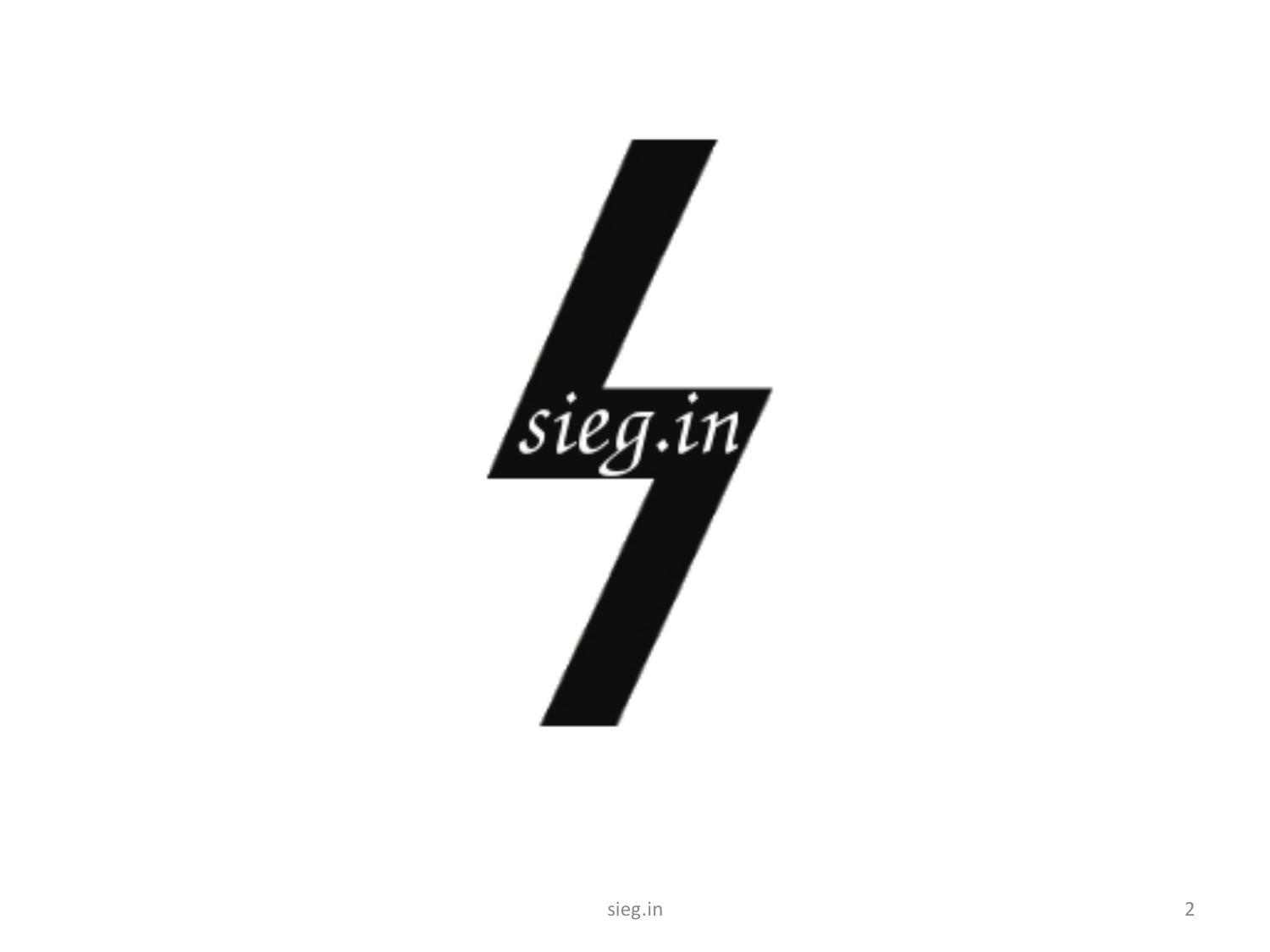#### Boot validation



- CA Apple Certificate Authority
- SIGN Signature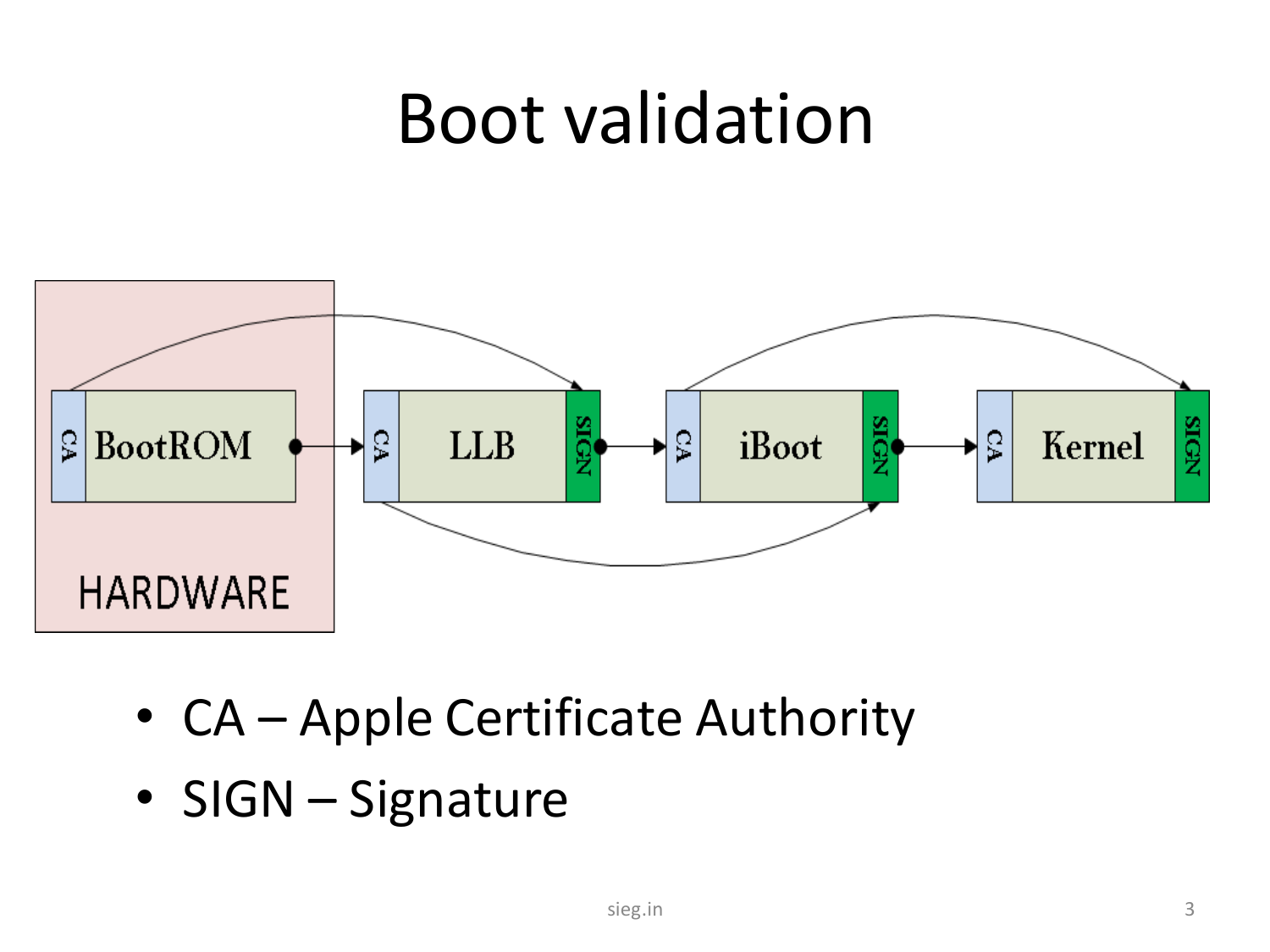## Files Protection

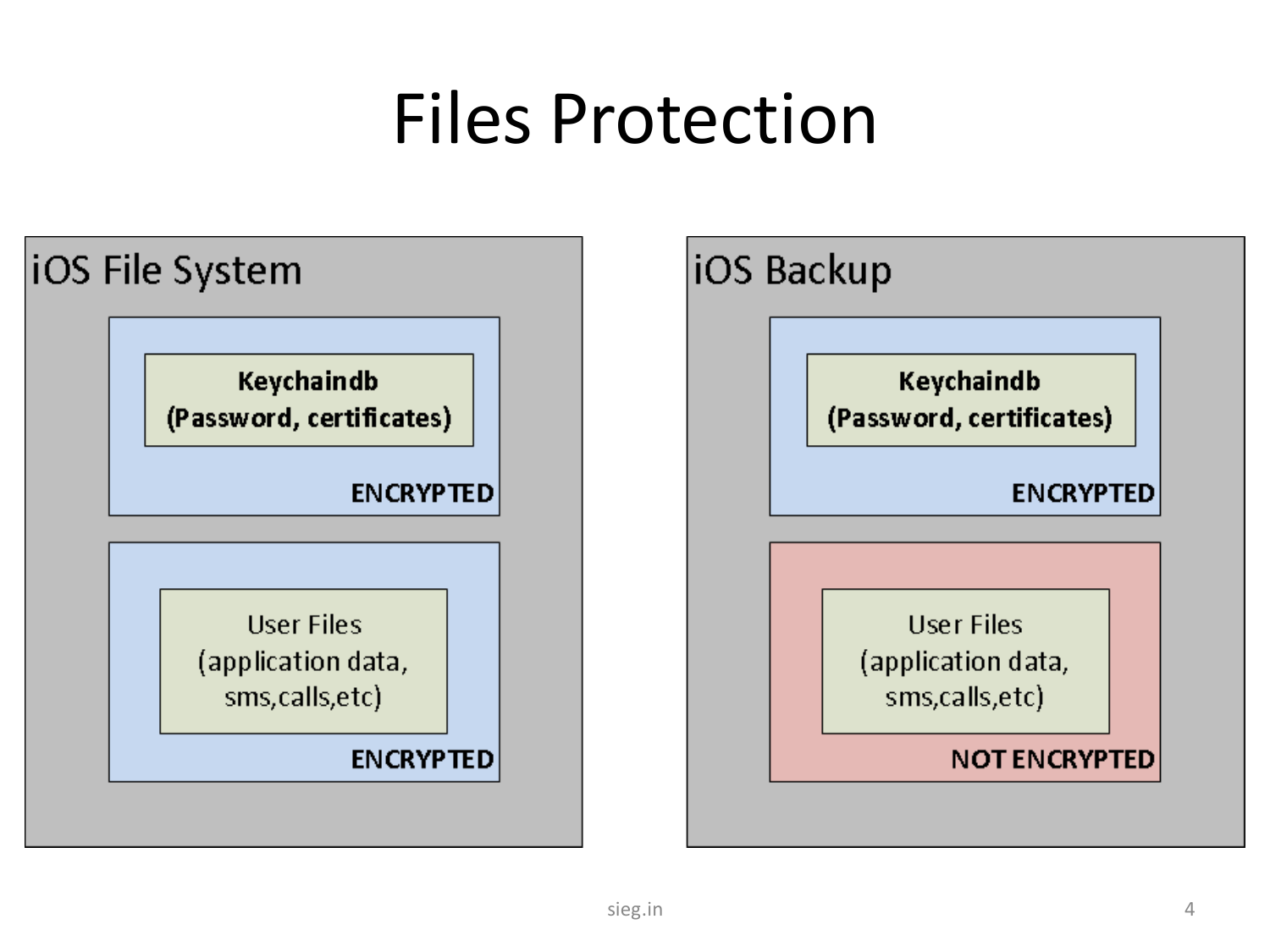#### Classic provisioning

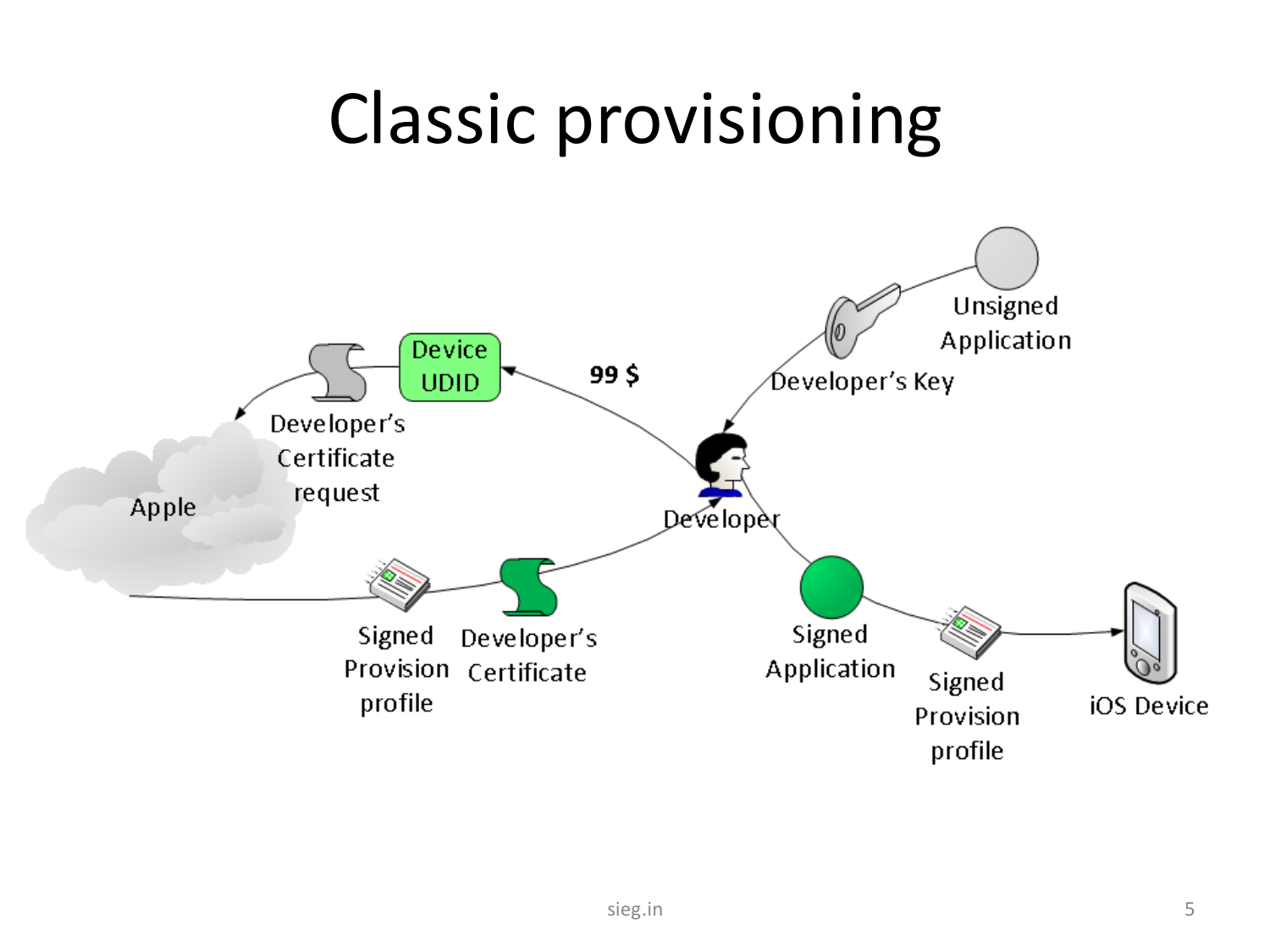#### Actual provisioning

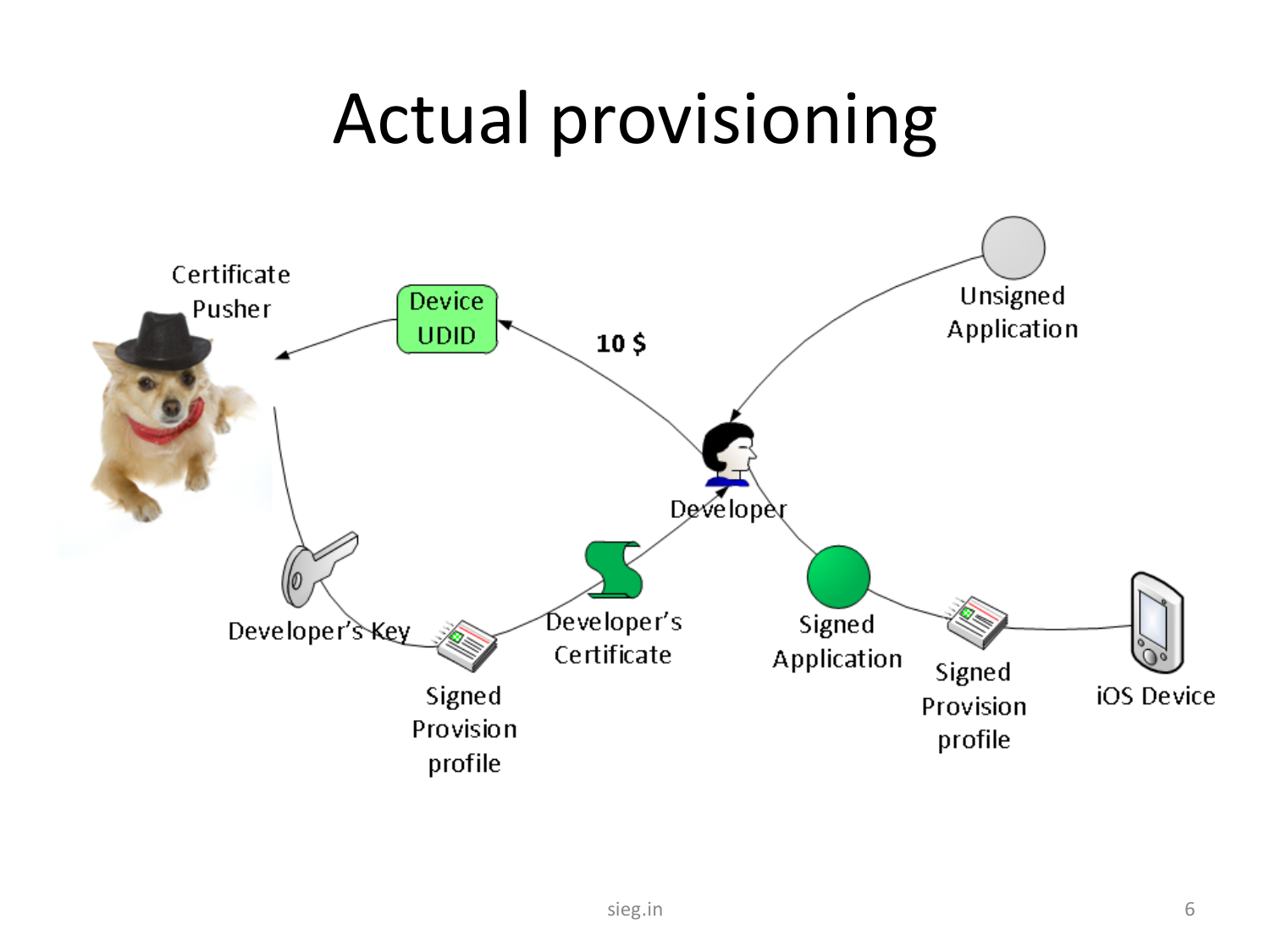#### Why we can't create fake signature?



#### Because "Apple Root CA" fingerprint hardcoded into iOS and have to be **61:1E:5B:66:2C:59:3A:08:FF:58:D1:4A:E2:24:52:D1:98:DF:6C:60**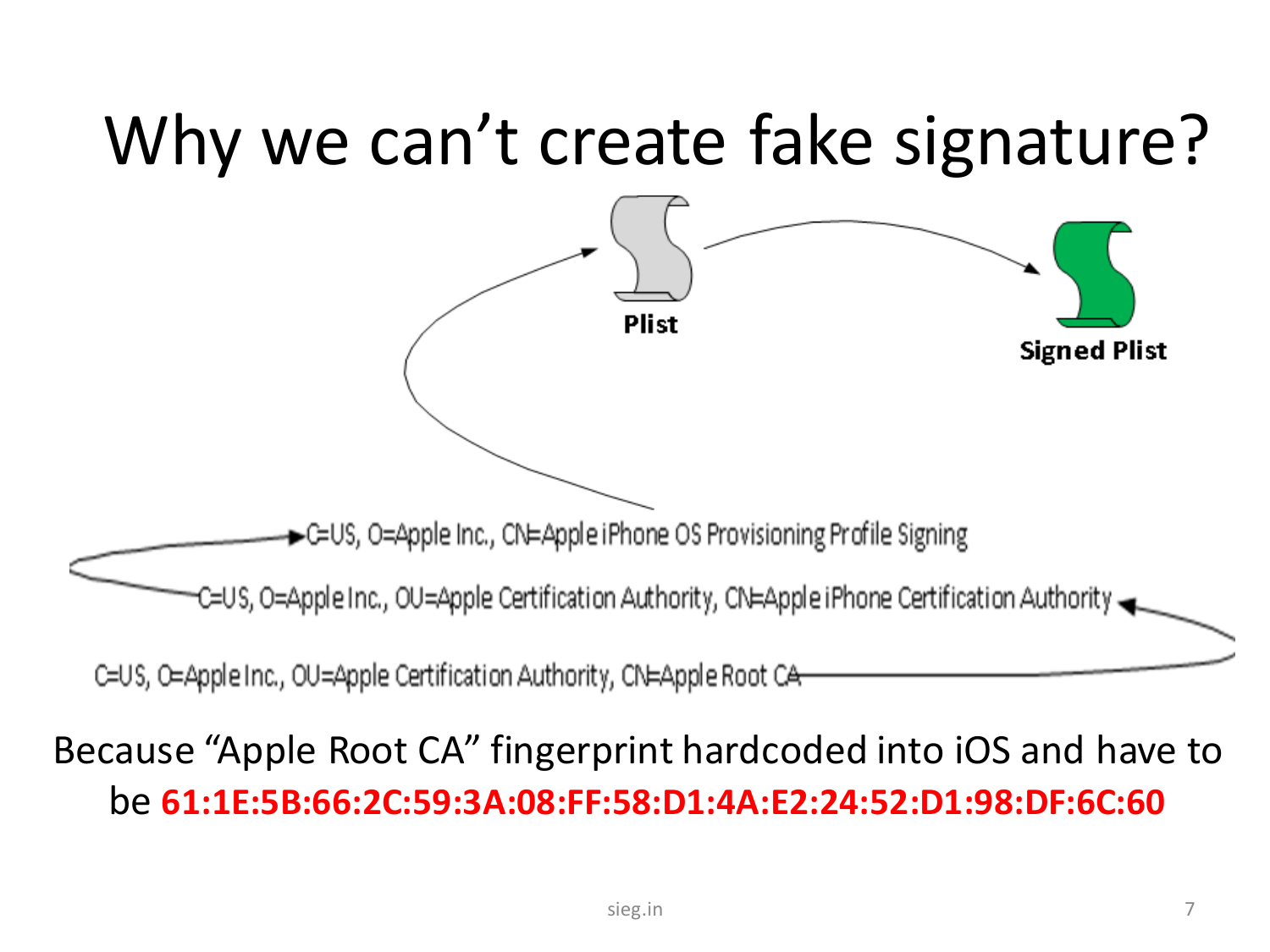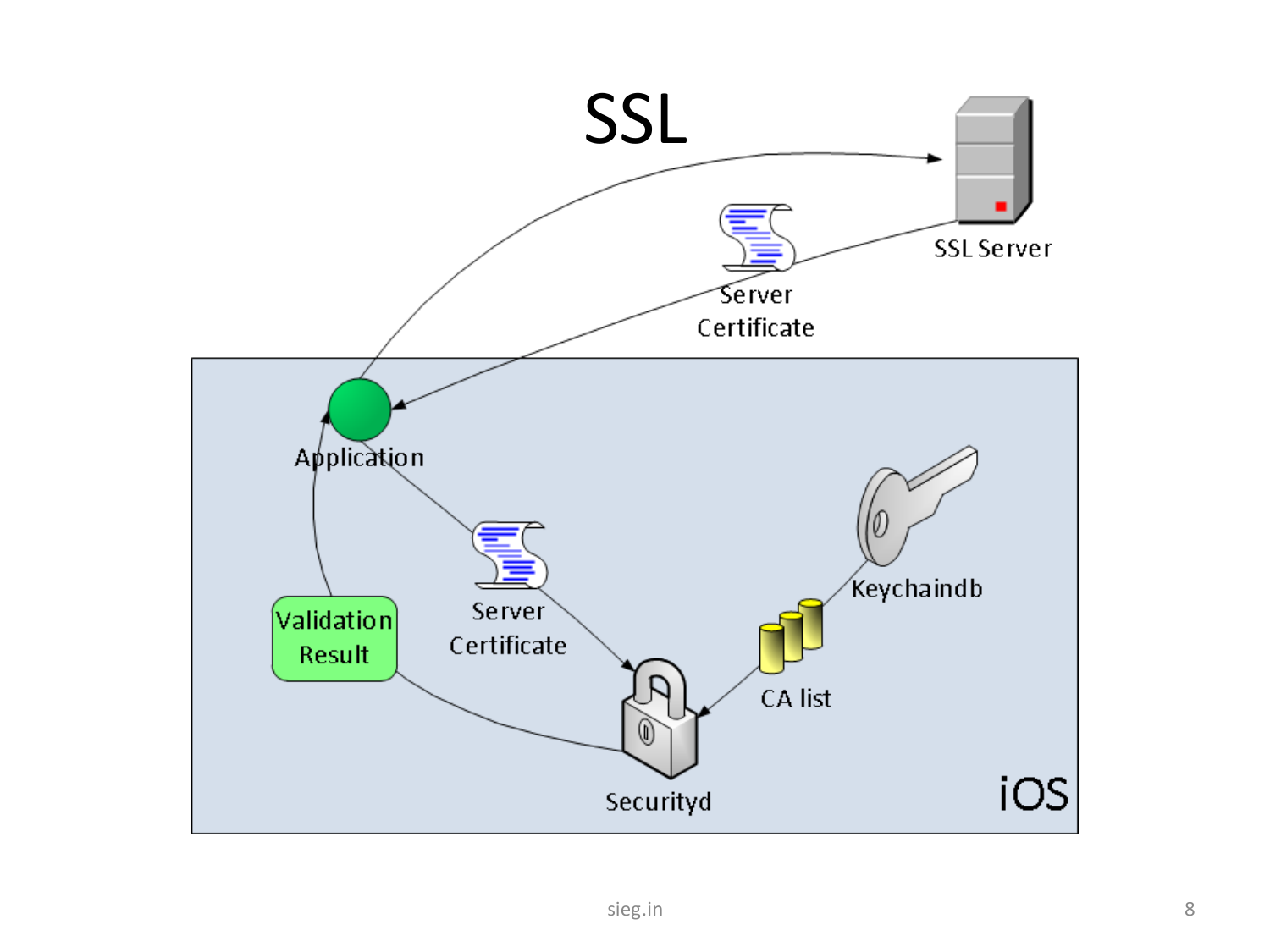## Certificate Authority Storage

|  | Storage |
|--|---------|
|--|---------|

…

Securityd built in storage (186 CA)

KeychainDB expandable storage

Few from 186 are quite interesting :

- C=US, O=U.S. Government, OU=**DoD**, OU=PKI, CN=DoD CLASS 3 Root CA
- C=JP, O=Japanese Government, OU=ApplicationCA
- C=CN, O=China Internet Network Information Center, CN=China Internet Network Information Center EV Certificates Root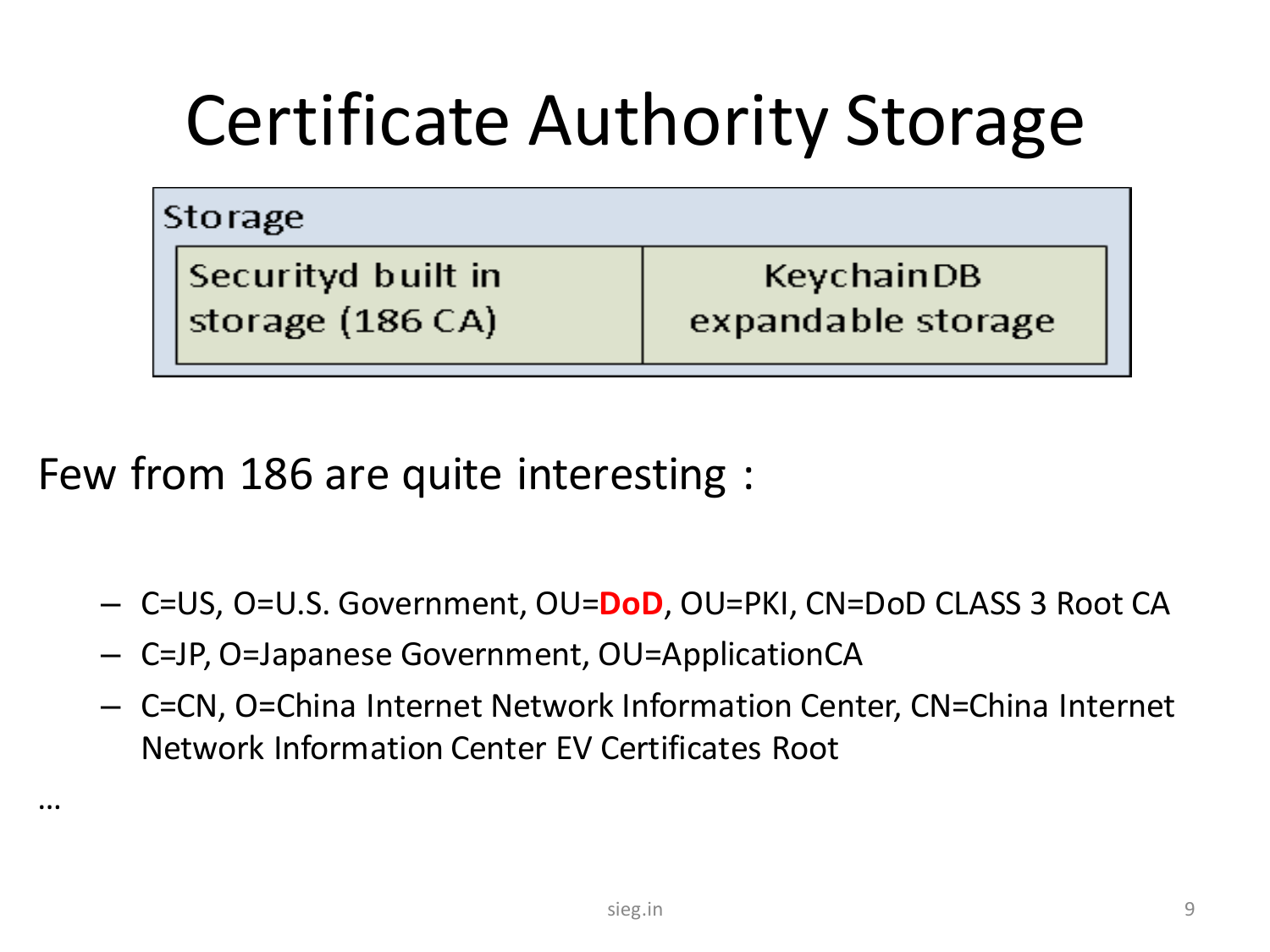#### Certificate authentication

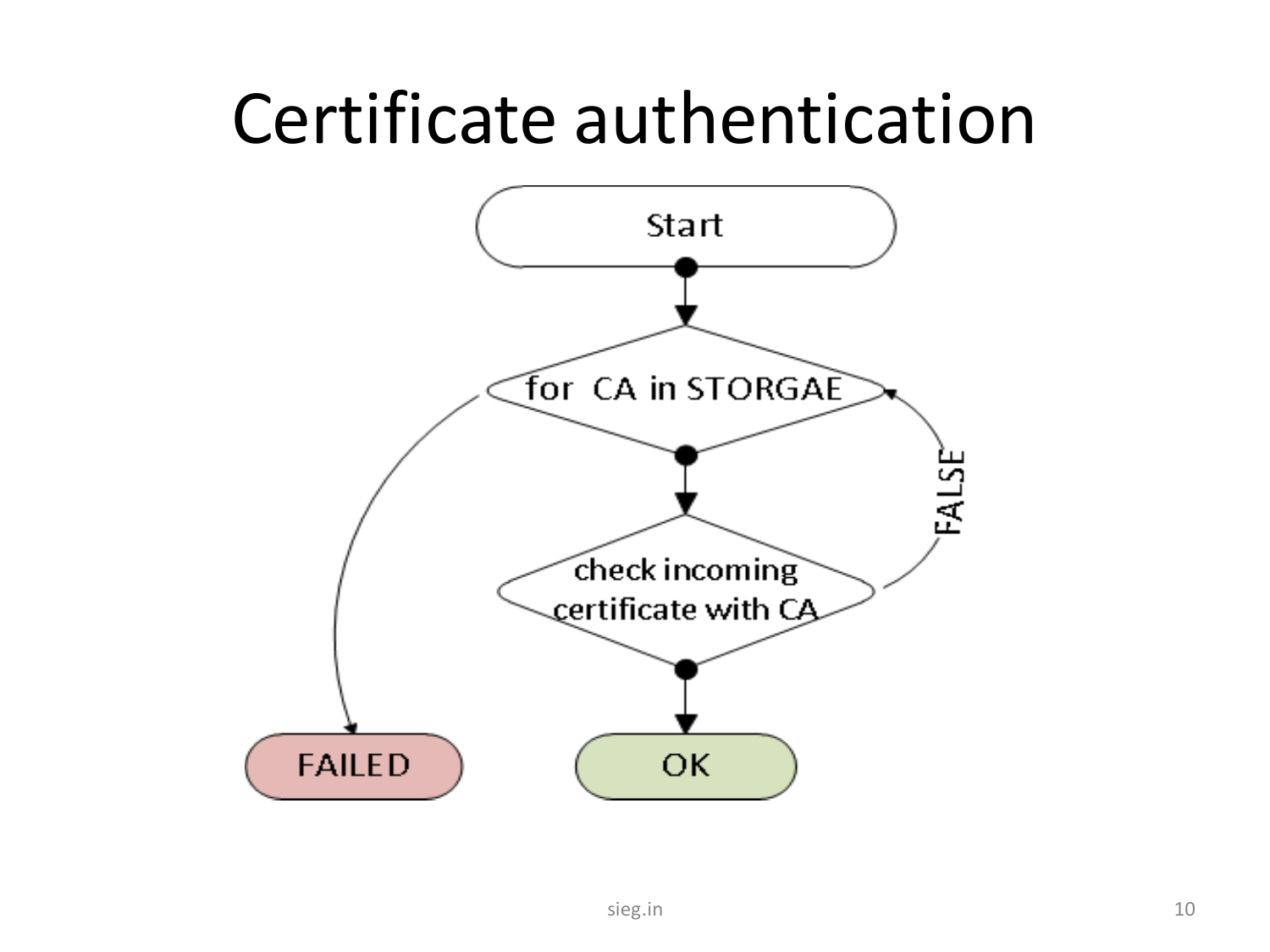#### I want my CA in your iOS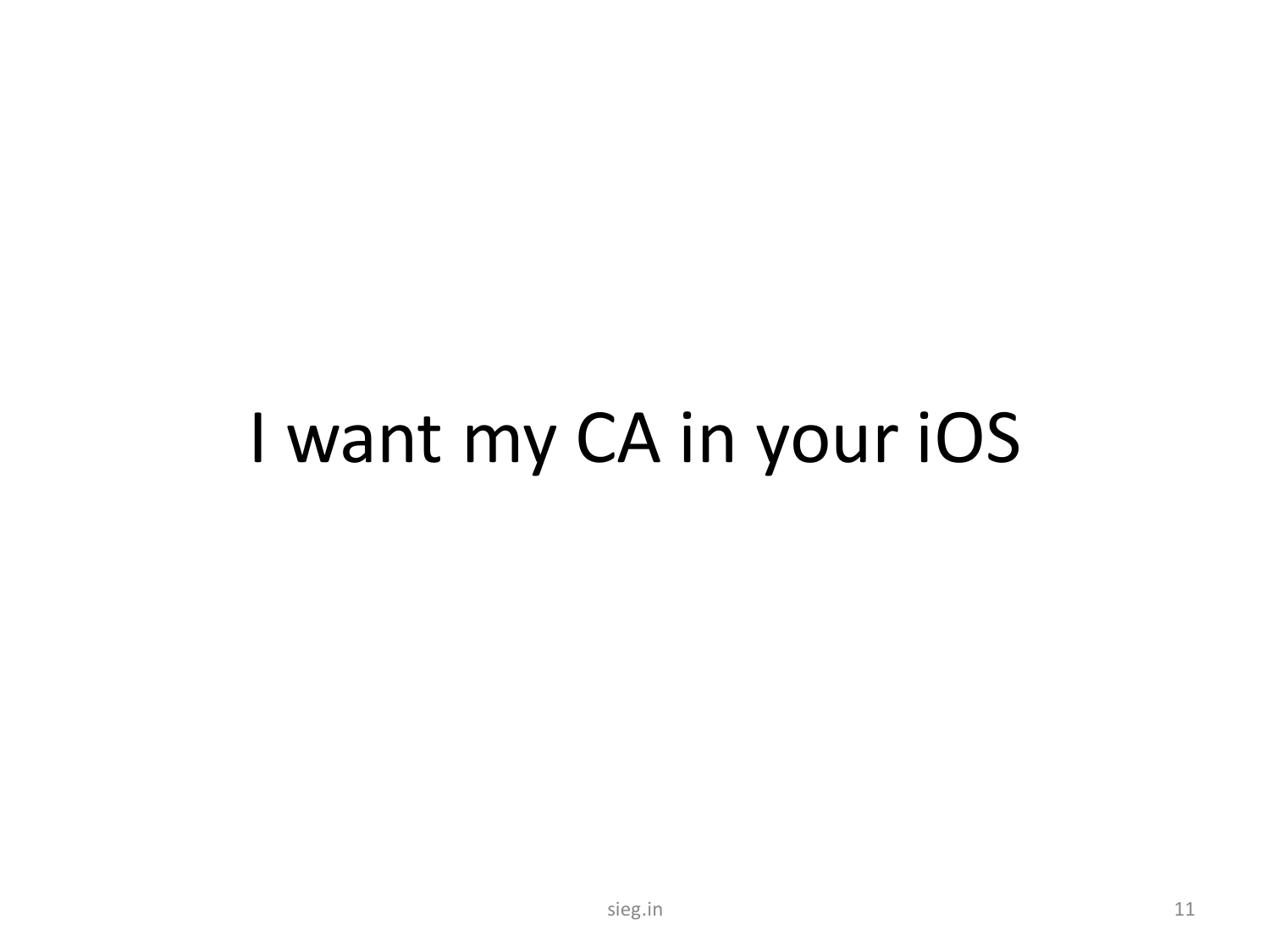# Ways to install CA in iOS

- o Safari
- o Email attachment
- o MDM
- With configuration profile
	- Can be installed with Safari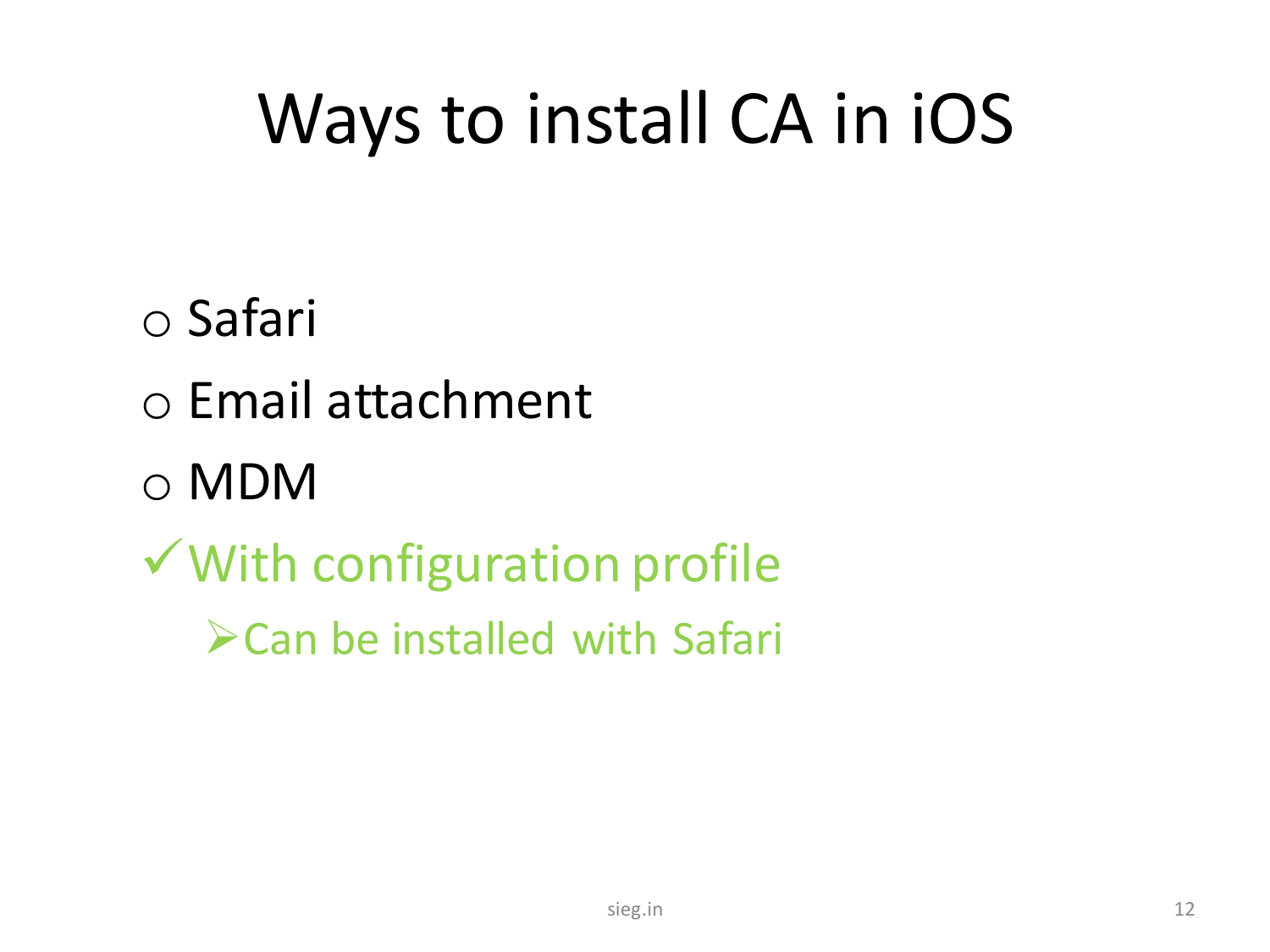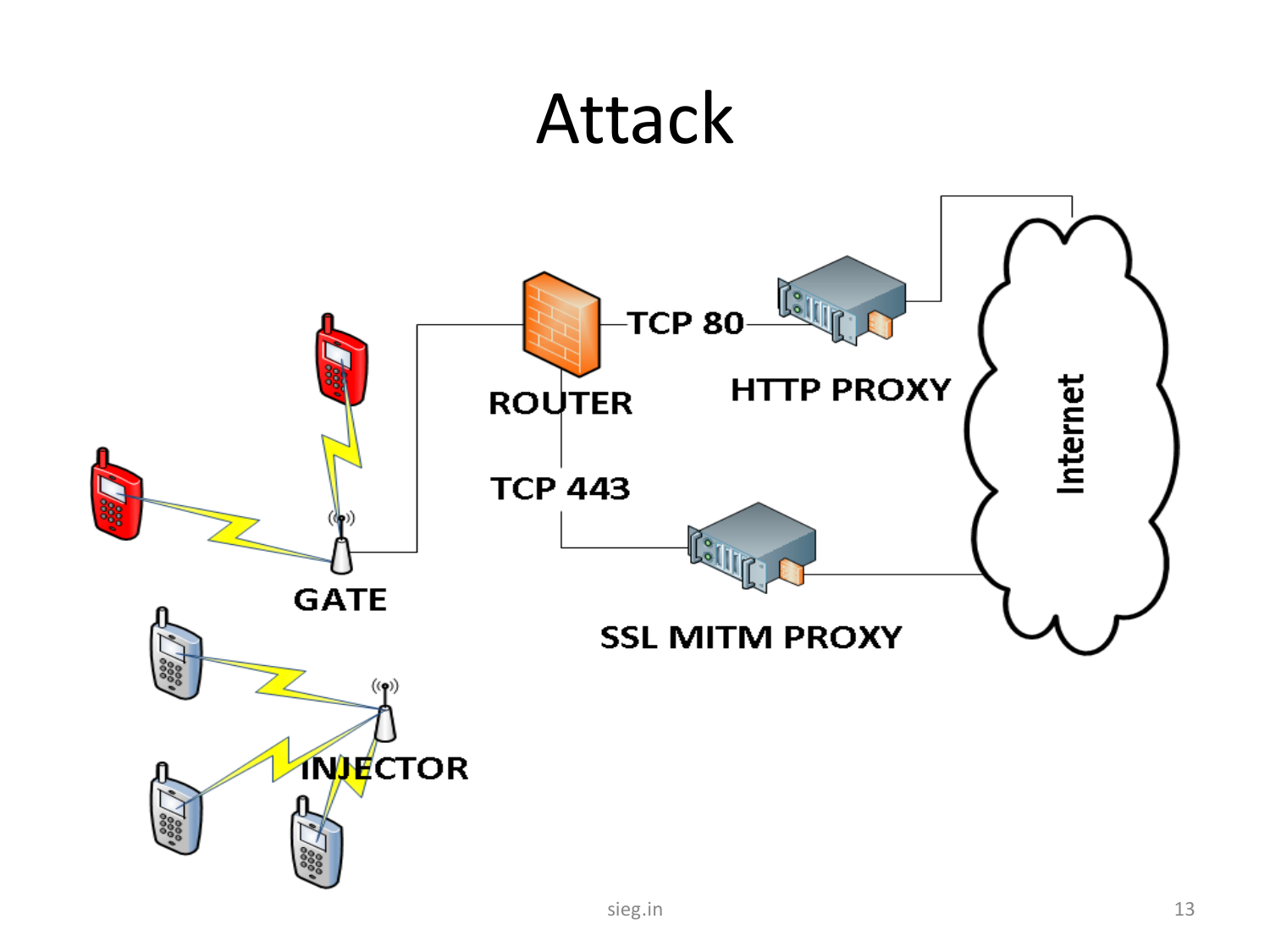## Mobileconfig contains

WiFi settings (pass, SSID) for "Gate"

 $\sqrt{CA}$ 

 $\checkmark$  Proxy Settings, if we want victim's traffic even it has left attack range. (Only for iOS6)

 $\checkmark$  iCloud backup (enable it, if not)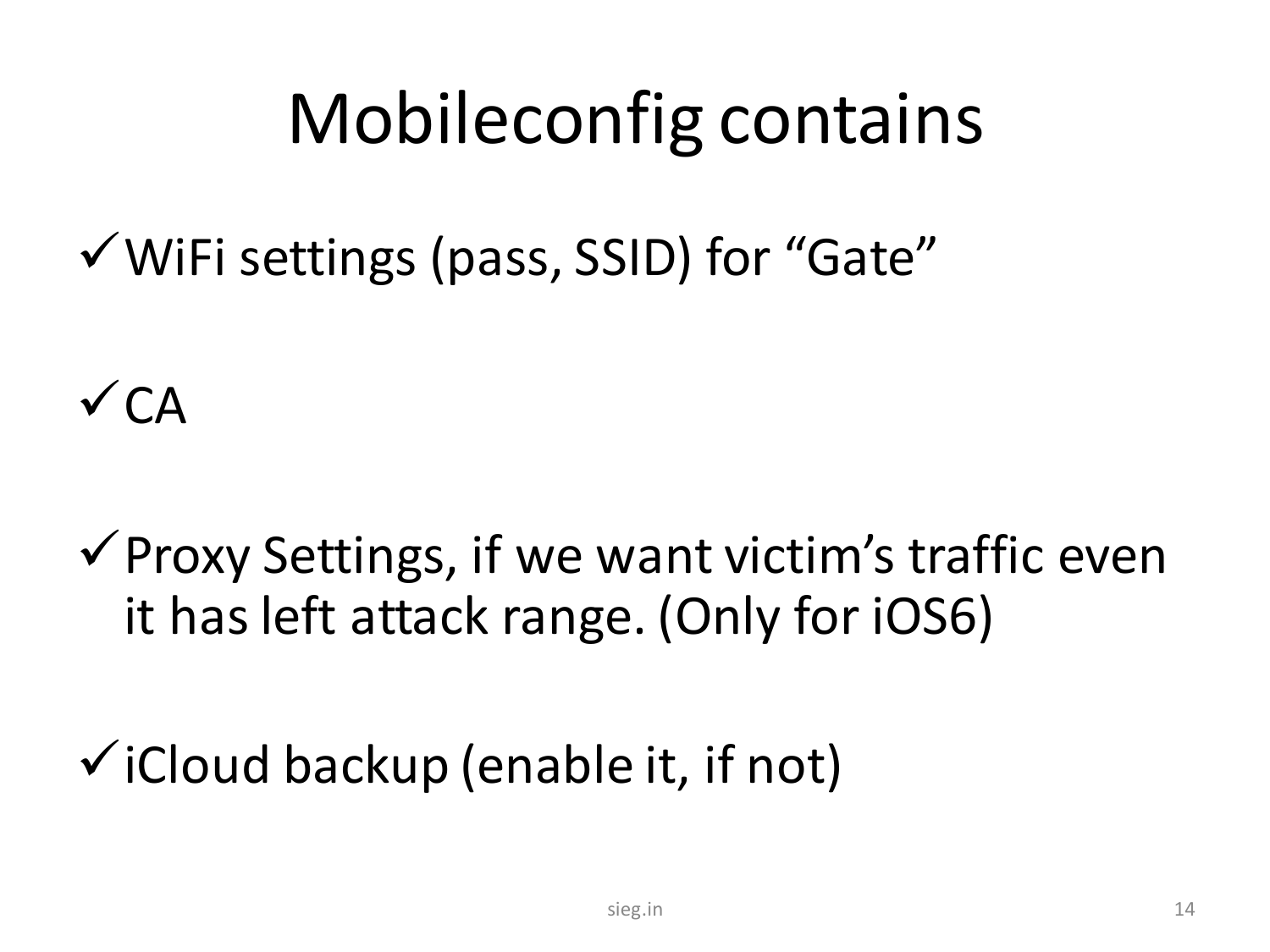## Mobileconfig installation

| BlaBlaBlaBla<br>Bla.Bla.Bla.Bla<br>Неподпис.<br>Установить |  |
|------------------------------------------------------------|--|
| Bla.Bla.Bla.Bla.<br>Описание                               |  |
| Получен 17.11.2012                                         |  |
| Сертификат<br>Содержит<br>Сеть Wi-Fi                       |  |
| Более подробно                                             |  |
|                                                            |  |
|                                                            |  |

| 23:34<br>Предупре<br>Отменить<br><b>Установить</b>                                                                   |  |  |  |  |  |
|----------------------------------------------------------------------------------------------------------------------|--|--|--|--|--|
| Согласие                                                                                                             |  |  |  |  |  |
| Bla.Bla.Bla.Bla.                                                                                                     |  |  |  |  |  |
| Неподписанный профиль                                                                                                |  |  |  |  |  |
| Установка этого профиля<br>изменит настройки на iPhone.                                                              |  |  |  |  |  |
| Корневой сертификат                                                                                                  |  |  |  |  |  |
| При установке сертификата<br>«Secured Service Global Root» он<br>будет добавлен в список<br>надежных сертификатов на |  |  |  |  |  |
| iPhone.                                                                                                              |  |  |  |  |  |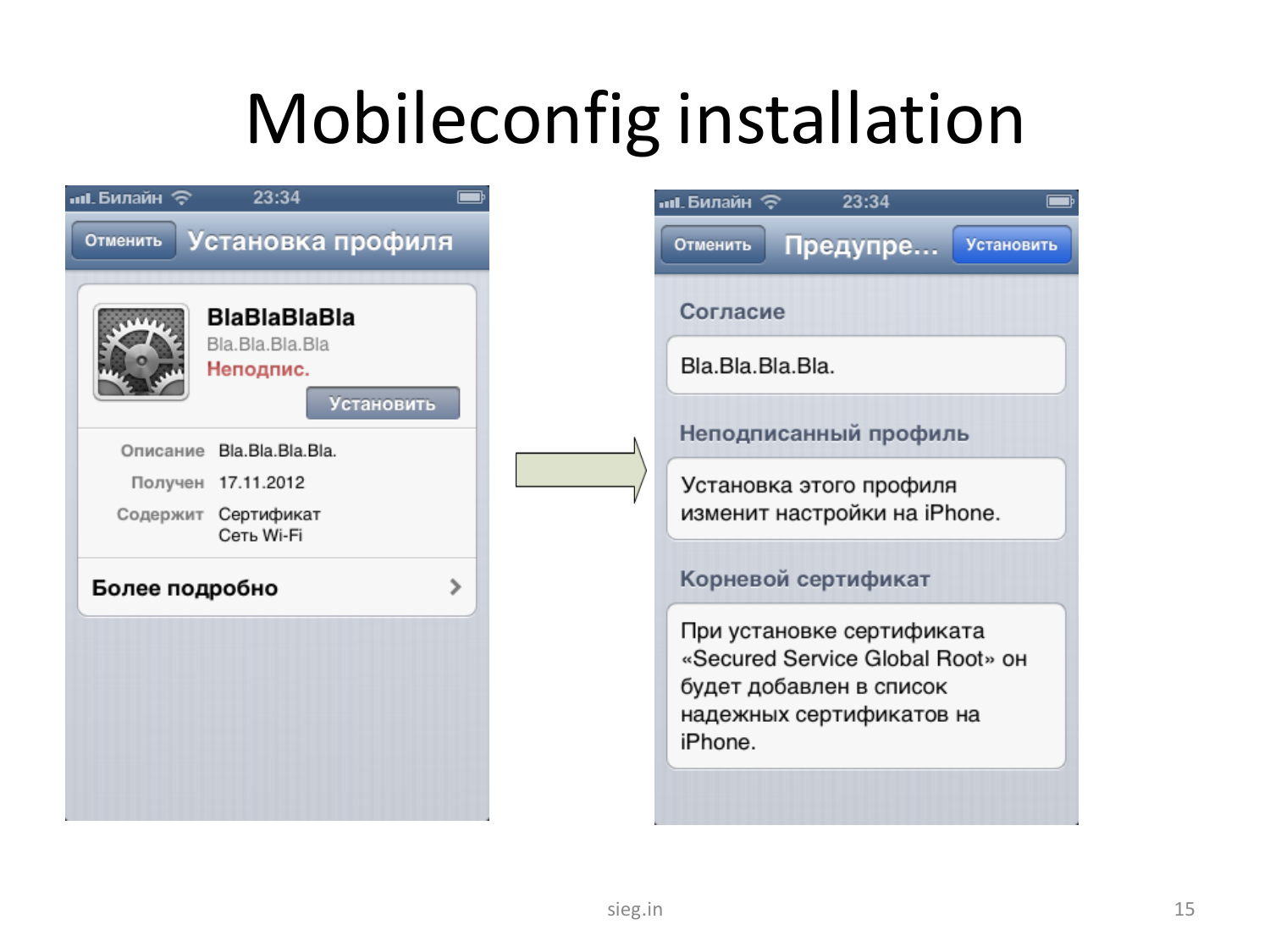## Looks bad  $=$   $($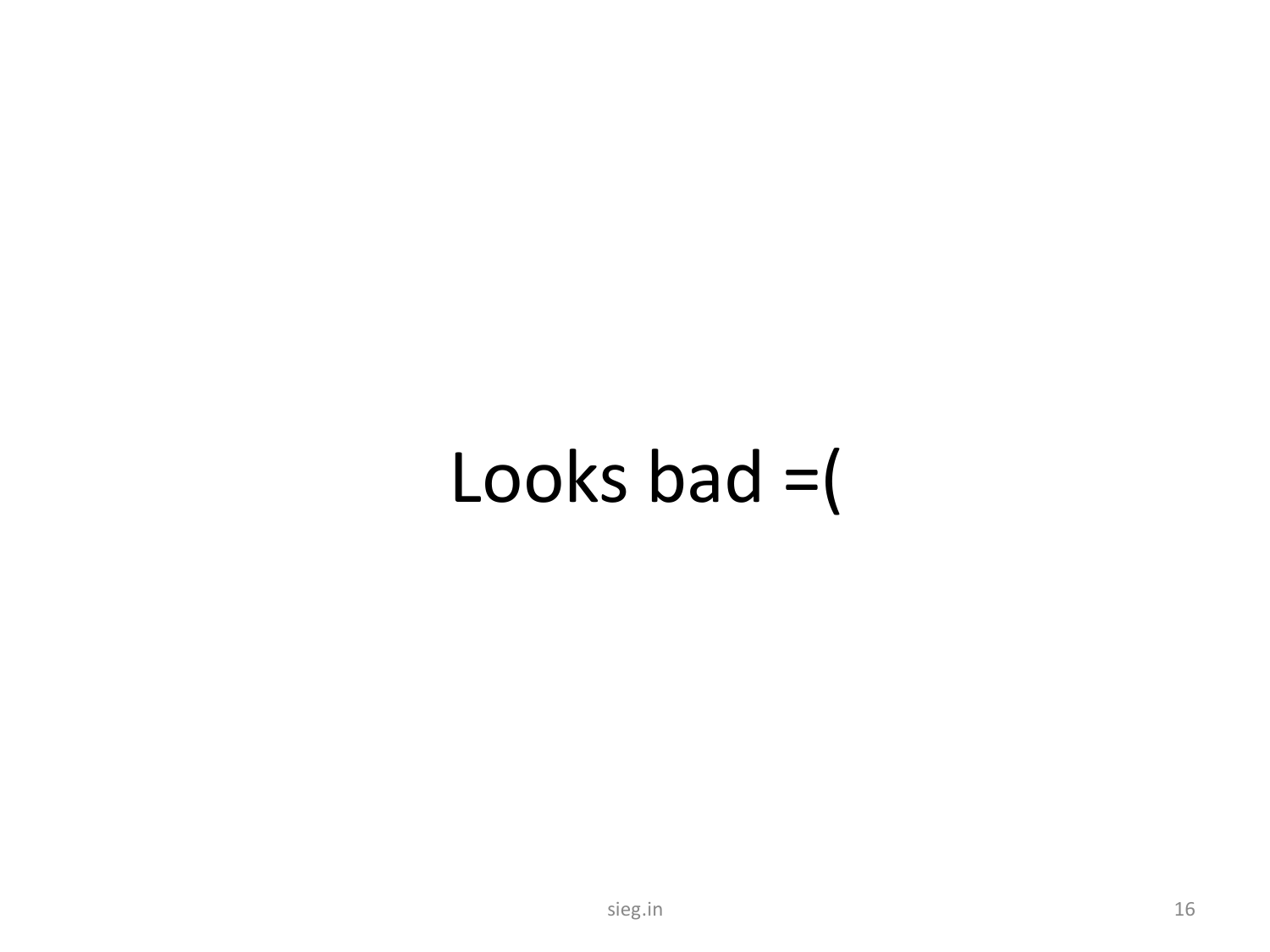#### Let's take a look on default CA list...

Certificate: Data: Version: 3 (0x2) Serial Number: 4e:81:2d:8a:82:65:e0:0b:02:ee:3e:35:02:46:e5:3d Signature Algorithm: shalWithRSAEncryption Issuer: C=GB, ST=Greater Manchester, L=Salford, O=COMODO CA Limited, CN=COMODO Validity Not Before: Dec 1 00:00:00 2006 GMT Not After : Dec 31 23:59:59 2029 GMT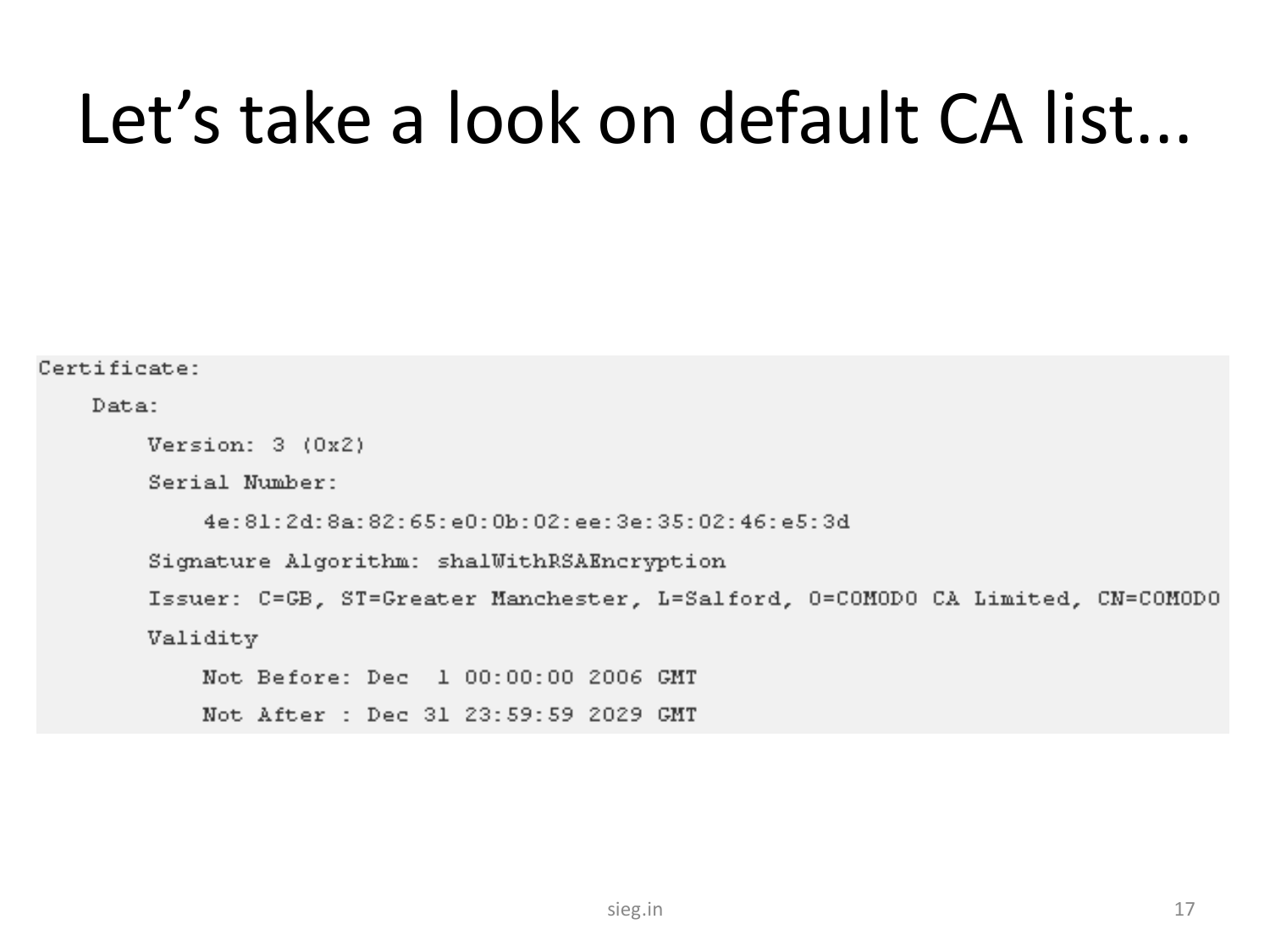# COMODO trial certificate

- You only need valid [admin@yourdomain.com](mailto:admin@yourdomain.com) **Free Trial SSL Certificate** mail for confirmation
- Can be used for signing

```
Trusted by 99.9% of browsers
X509v3 extensions:
                                                                        ● Free Trial SSL from a Trusted Root
     X509v3 Authority Key Identifier:
                                                                          Certificate Authority (CA)
          keyid:DA:CB:EA:AD:5B:08:5D:CC:FF:FC:26:5
                                                                        • Full Secure Sockets Layer functionality
                                                                          issued in minutes and good for 90 days.
     X509v3 Subject Key Identifier:
                                                                          (The other sites only offer 30 day trials)
          C4:C8:4E:8B:8B:06:8F:49:10:3E:EB:7A:23:2
     X509v3 Key Usage: critical
                                                            Get a Free SSL Certificate from Comodo
          Digital Signature, Key Encipherment
     X509v3 Basic Constraints: critical
          CA: FAI SE
     X509v3 Extended Key Usage:
          TLS Web Server Authentication, TLS Web Client Authentication, Microsoft
```
Free SSL Certificates at no cost or

• Free SSL that's the same as our paid

commitment

**Essential SSL**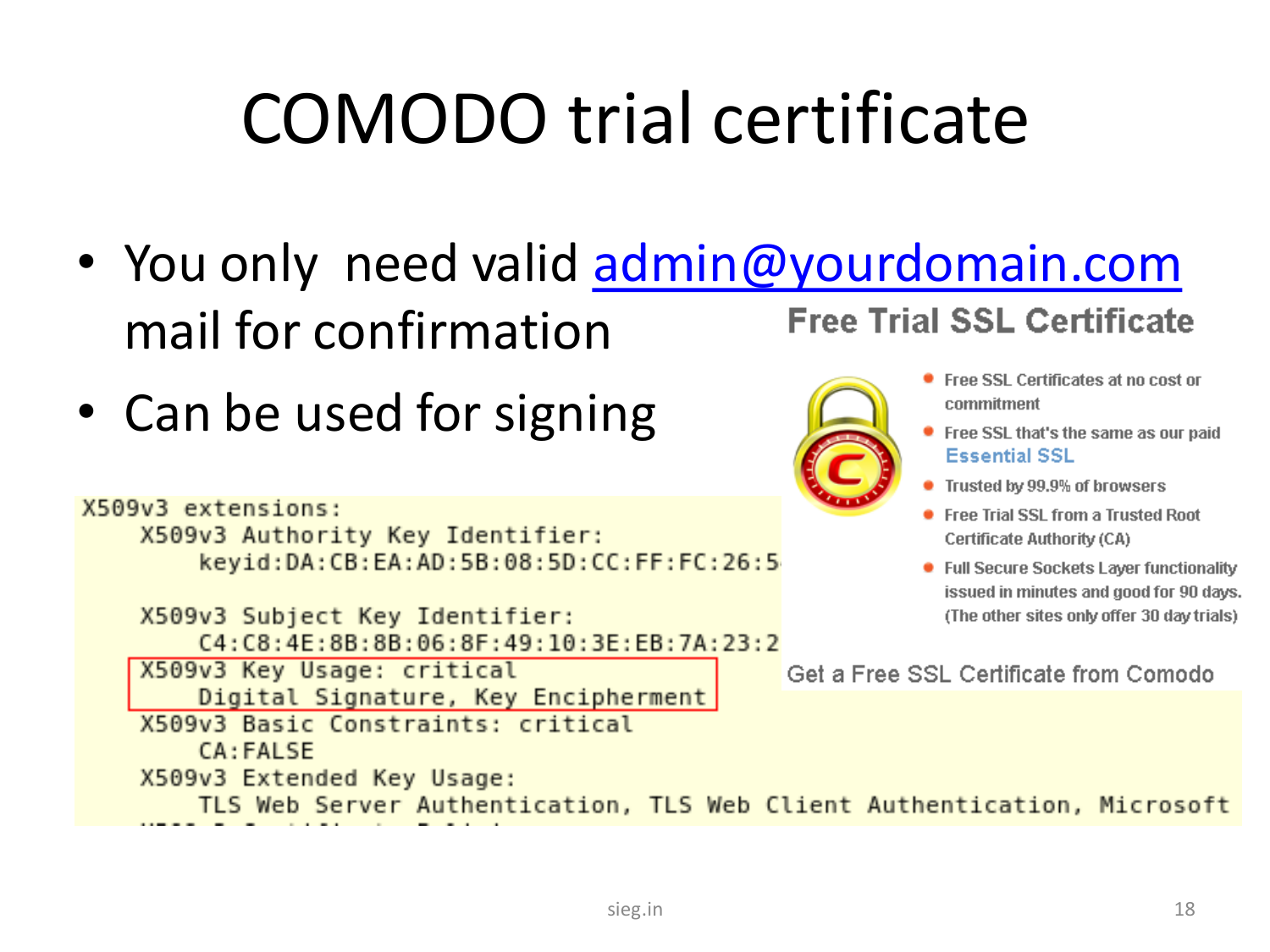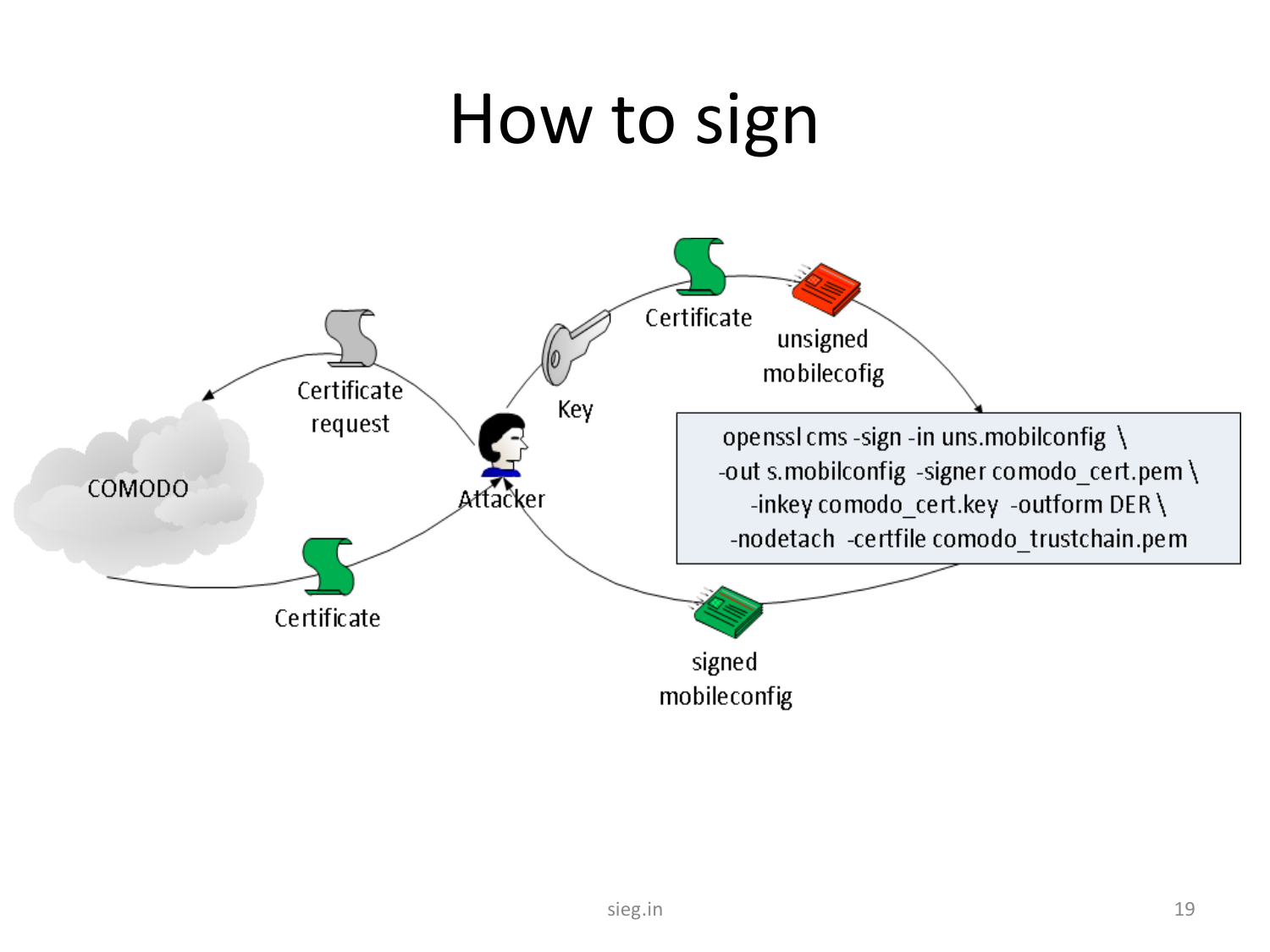## Looks much better

| பட Билайн $\widehat{\mathbb{S}}$<br>23:45                                                                                                                                                                   | ли. Билайн २                                                                                                                                                                                                                                                                                                                      | 23:45                                                                                                      |                   |
|-------------------------------------------------------------------------------------------------------------------------------------------------------------------------------------------------------------|-----------------------------------------------------------------------------------------------------------------------------------------------------------------------------------------------------------------------------------------------------------------------------------------------------------------------------------|------------------------------------------------------------------------------------------------------------|-------------------|
| Установка профиля<br>Отменить                                                                                                                                                                               | Отменить                                                                                                                                                                                                                                                                                                                          | Предупре                                                                                                   | <b>Установить</b> |
| iOS Update<br>Apple Inc.<br><b>• Проверен</b><br>Установить<br>Описание iOS 6 Critical security update<br>Подписано sieg.in<br>Получен 17.11.2012<br>Сертификат<br>Содержит<br>Сеть Wi-Fi<br>Более подробно | Согласие<br>APPLE INC.<br><b>IOS SOFTWARE LICENSE</b><br><b>AGREEMENT</b><br>Single Use License<br>PLEASE READ THIS SOFTWARE<br>LICENSE AGREEMENT<br>("LICENSE") CAREFULLY<br>BEFORE USING YOUR IOS<br>DEVICE OR DOWNLOADING THE<br>SOFTWARE UPDATE<br>ACCOMPANYING THIS LICENSE.<br>BY USING YOUR IOS DEVICE OR<br>DOWNLOADING A |                                                                                                            |                   |
|                                                                                                                                                                                                             |                                                                                                                                                                                                                                                                                                                                   | SOFTWARE UPDATE, AS<br>APPLICABLE, YOU ARE<br>AGREEING TO BE BOUND BY THE<br>TERMS OF THIS LICENSE. IF YOU |                   |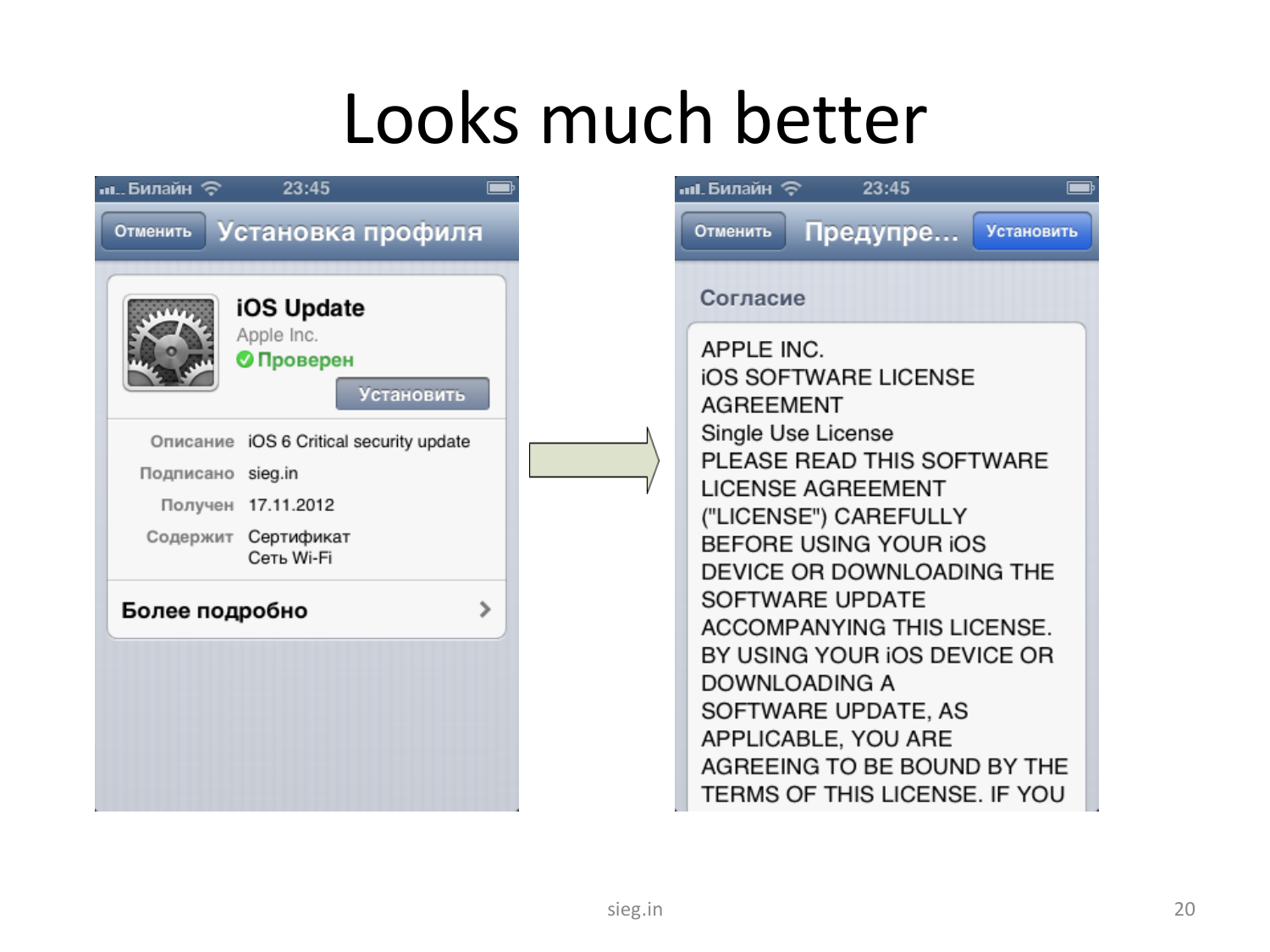# **SSL Defeated** But we want more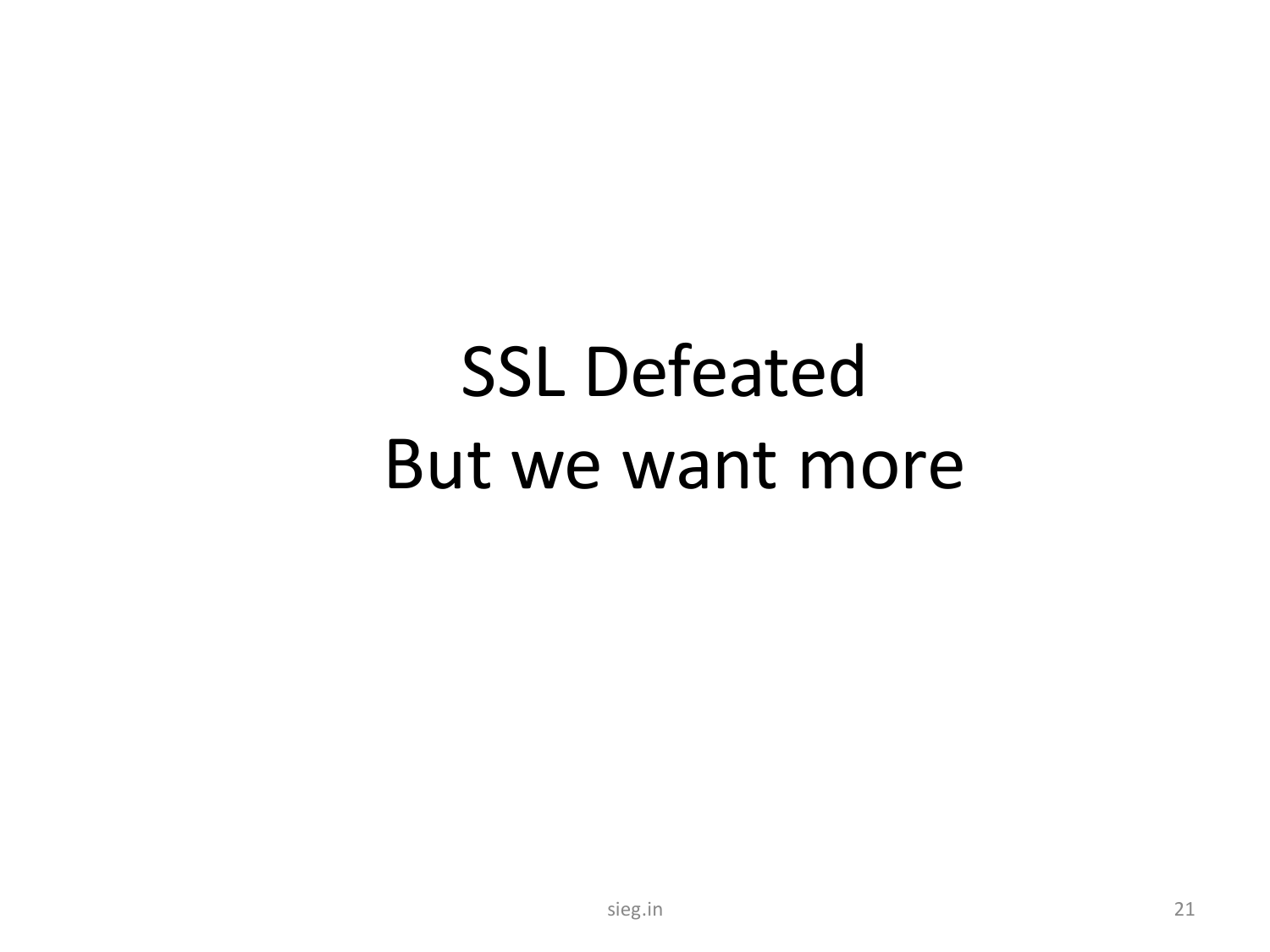## How to get files from device

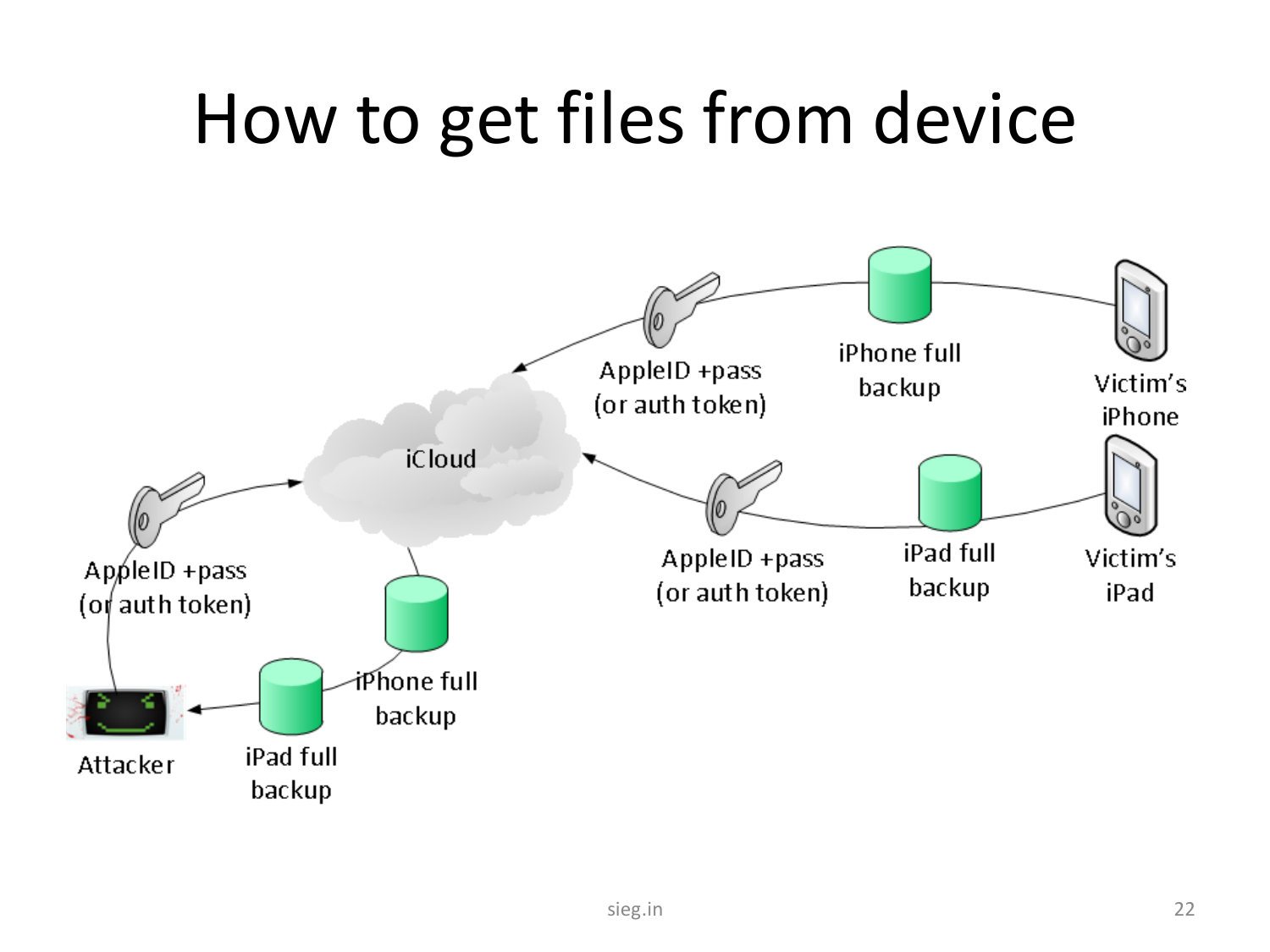## Elcomsoft Phone Password Breaker

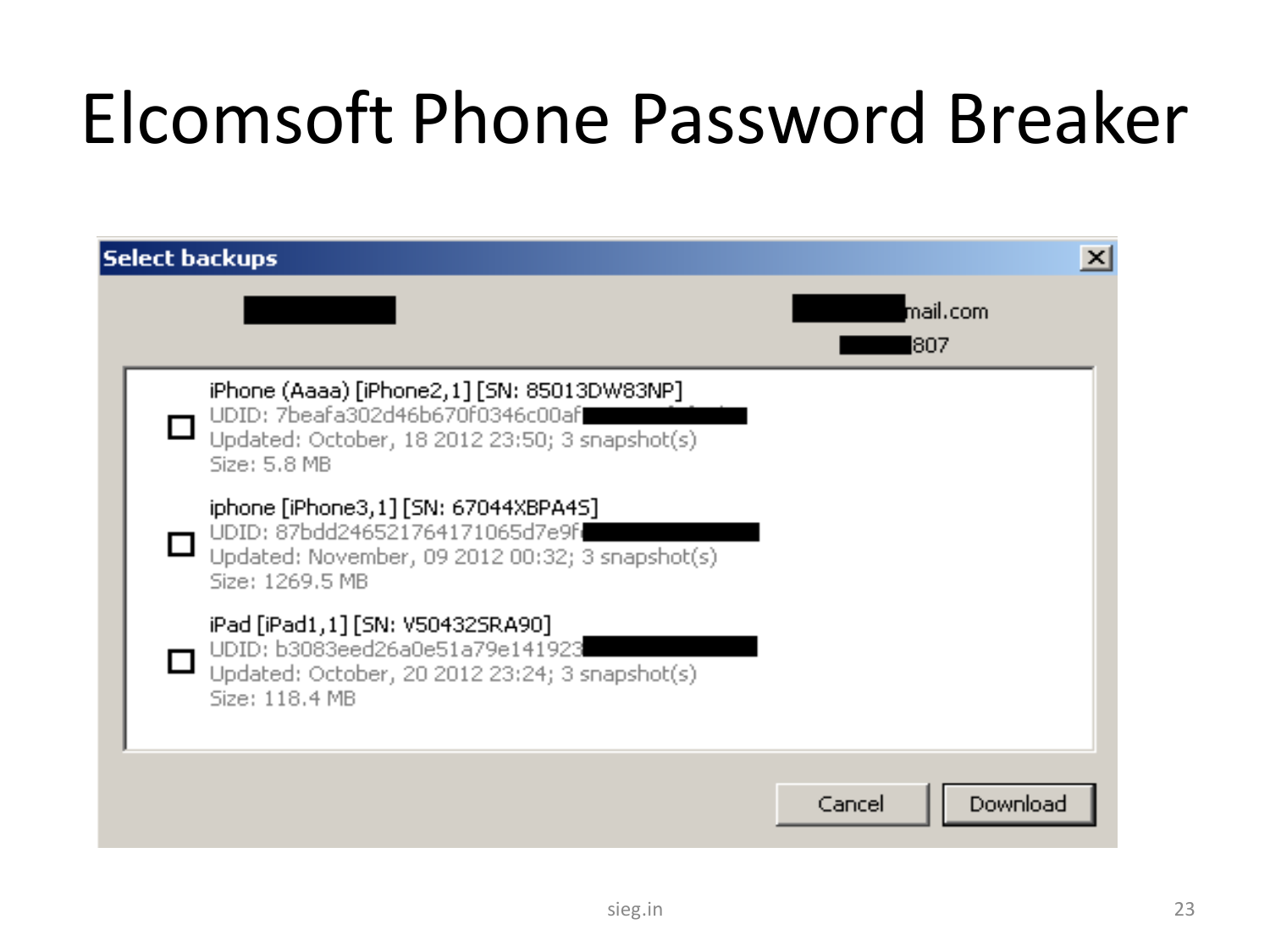## Once again

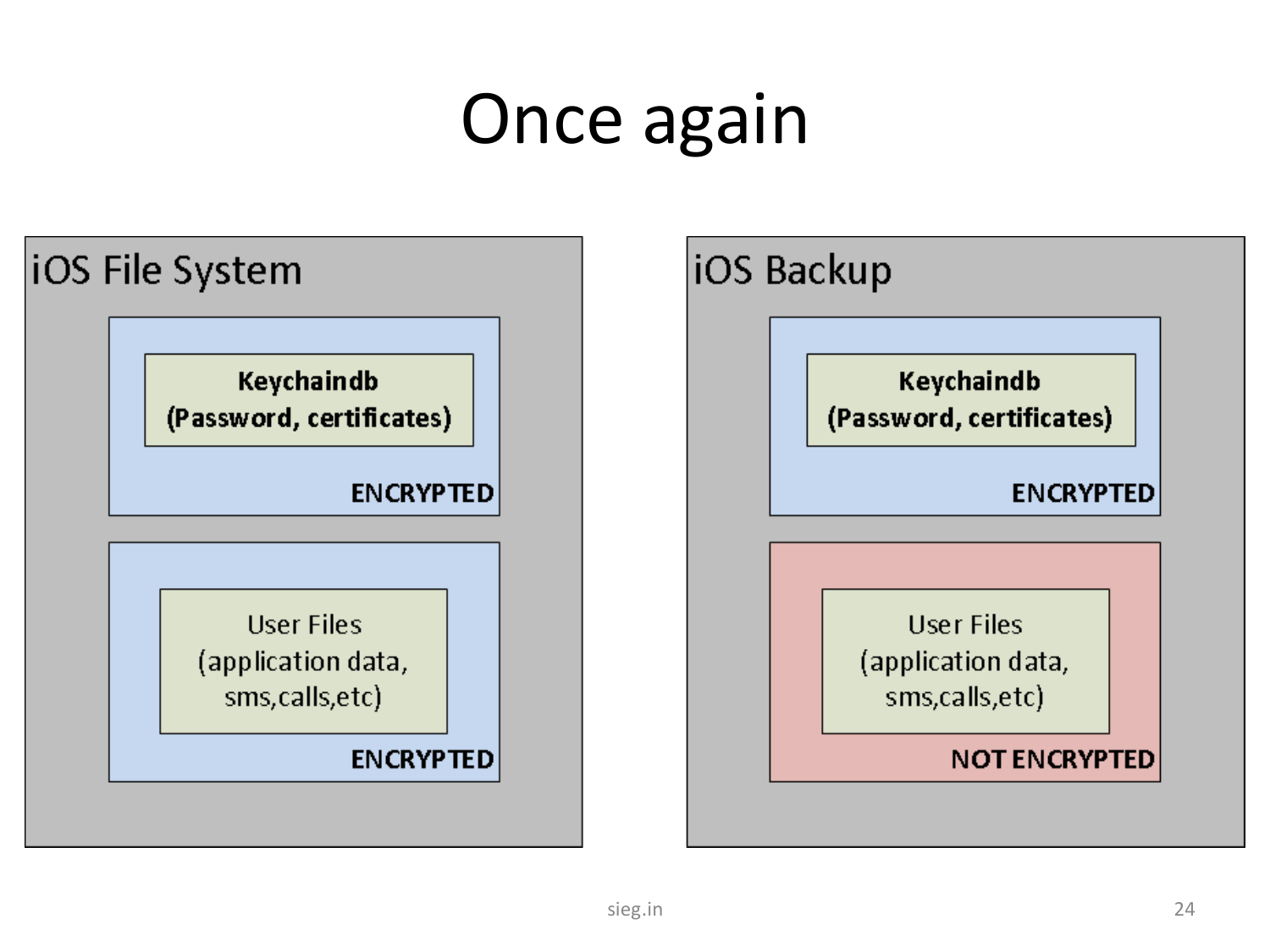# What's in backup?

- SMS
- Private photo
- **Emails**
- Application data
- And more ...





**SHOWUP...** 





ZEMAIL



AppDomain-com.nibirutech.MobileRSS\



ZPASSWORD

IMG\_0219.JPG

IMG\_0220.JPG

IMG\_0221.JPG

IMG 0222.JPG









|Karta N 4281**|** , srok do 01/2012, kod: www. Summa www.brub. Balans na http... Oplata po karte 4281\*\* SUM: 9.98USD BAL: 5.20USD(162.75RUR) 25.10.2011 22... І. Парольі Oplata po karte 4281\*\* SUM: 1,99USD BAL: 3,38USD(105,08RUR) 27,10,2011 23... Экономьте в поездках по России с «Роумингом налегке»! Во внутрисетевом роумин...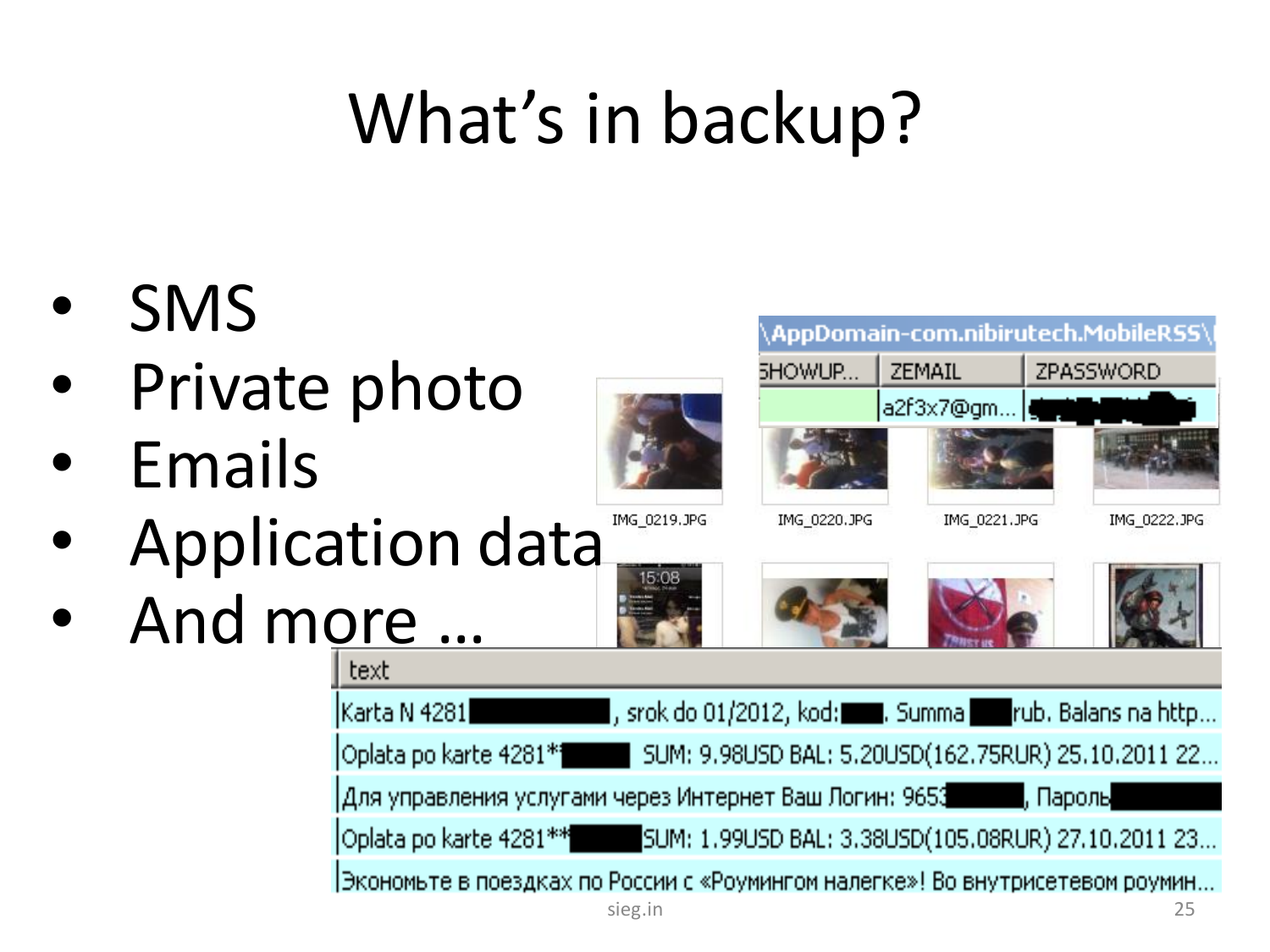# Files done But we want more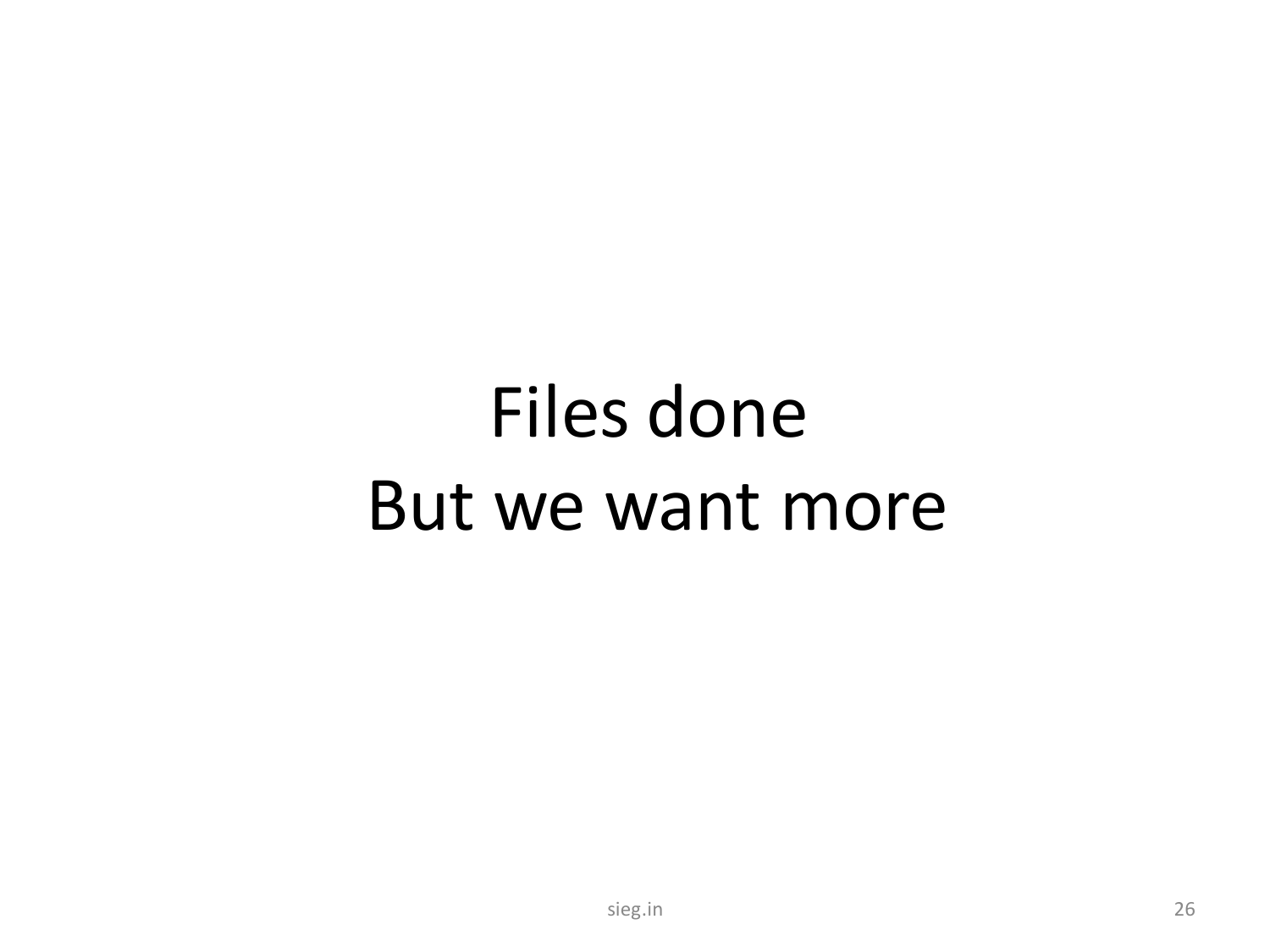#### Apple Push Notification Service

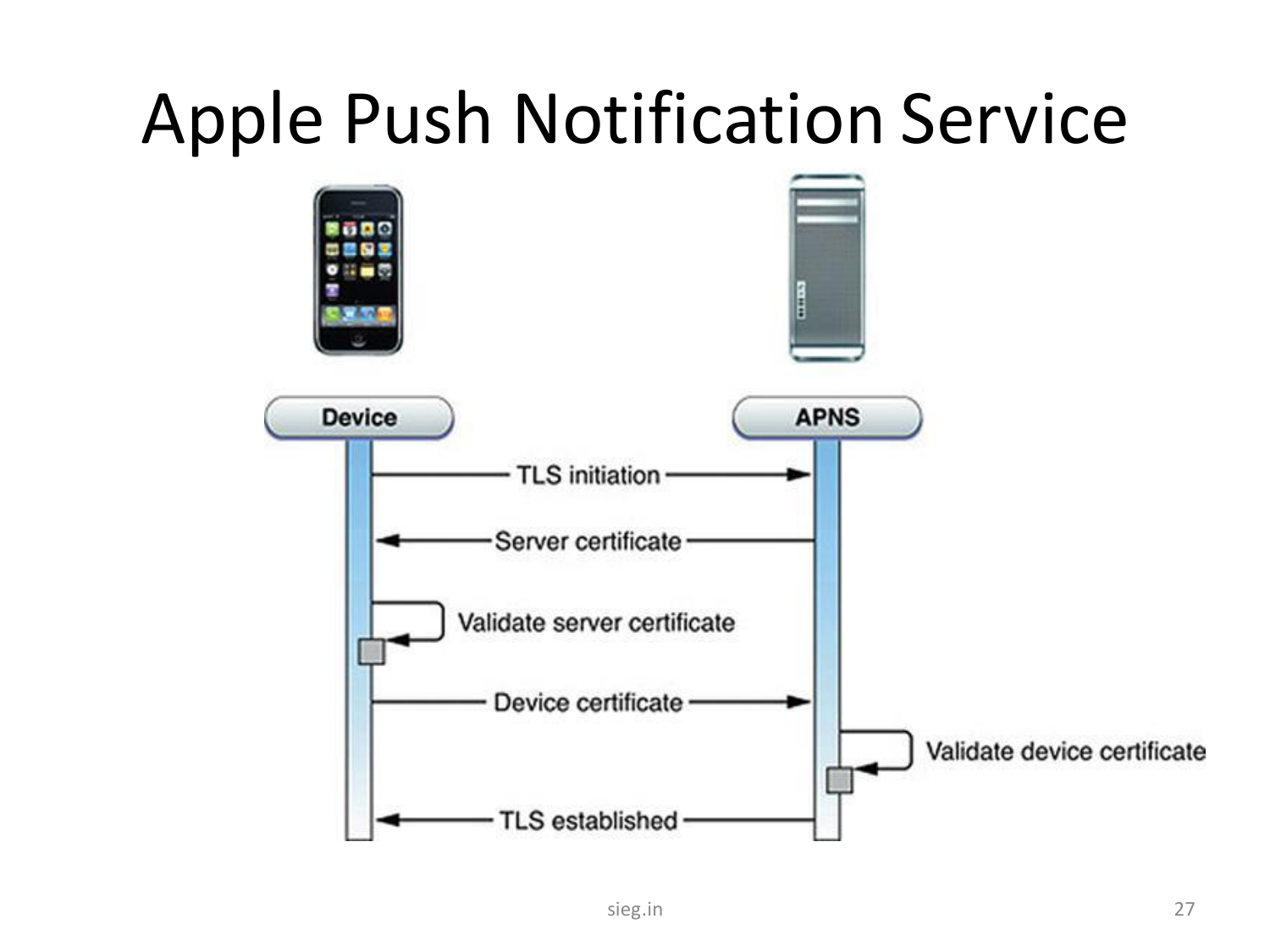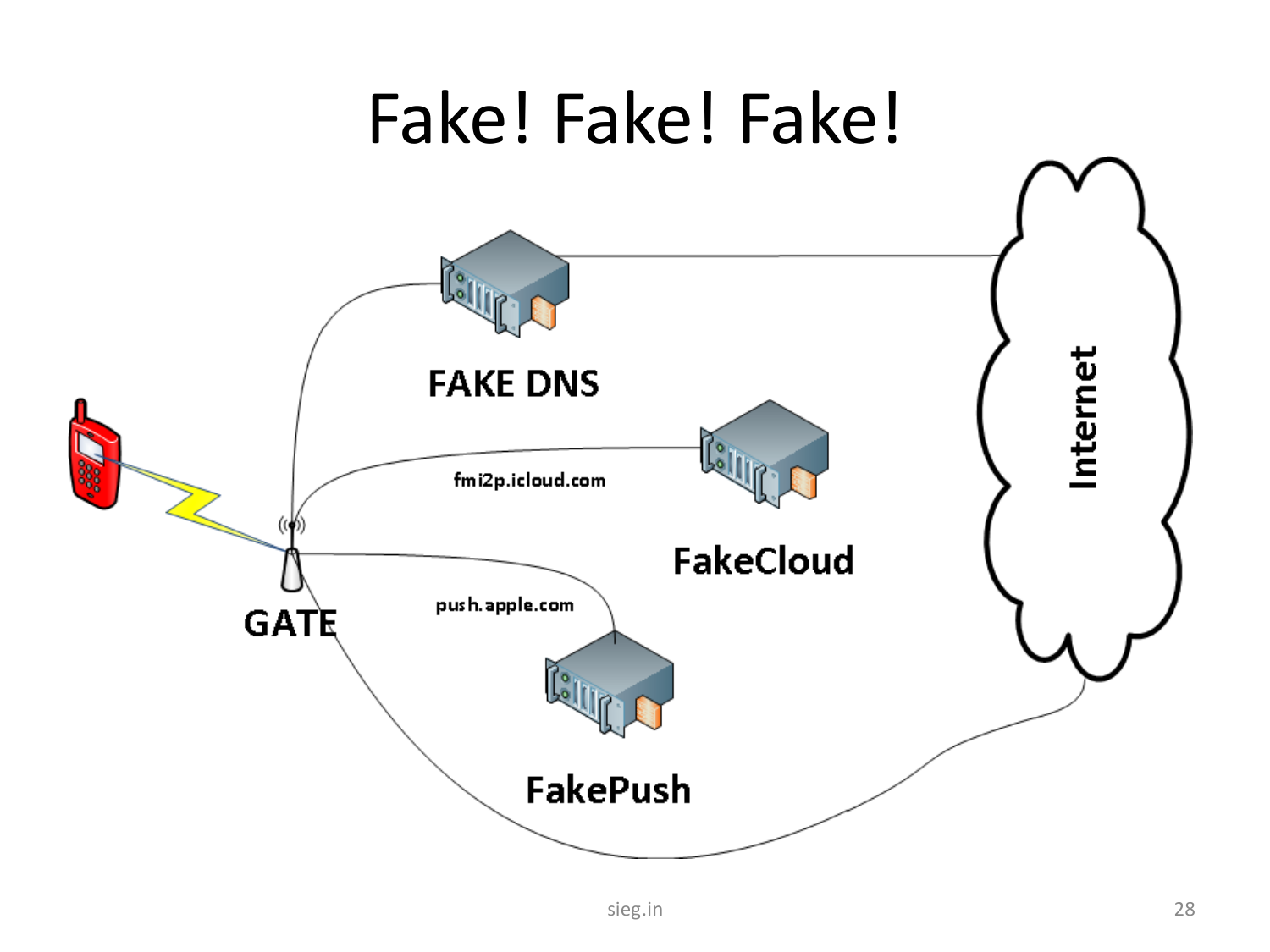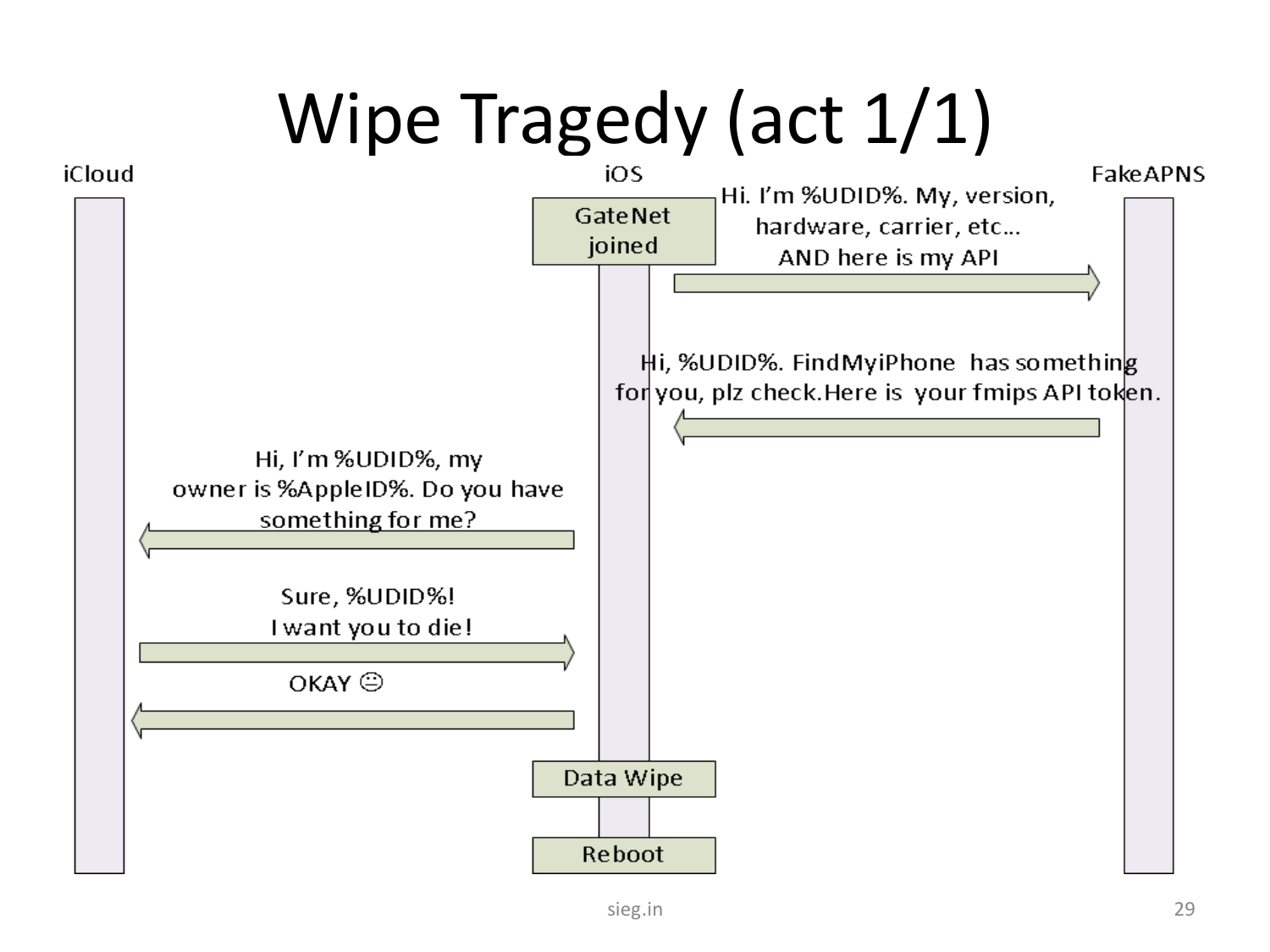## Summary

User only have to tap 'Install' two times to make us able to :

- Sniff all his SSL traffic (cookies,passwords, etc)
- Steal his backup (call log, sms log, photos and application data)
- Send him funny push messages or just wipe device